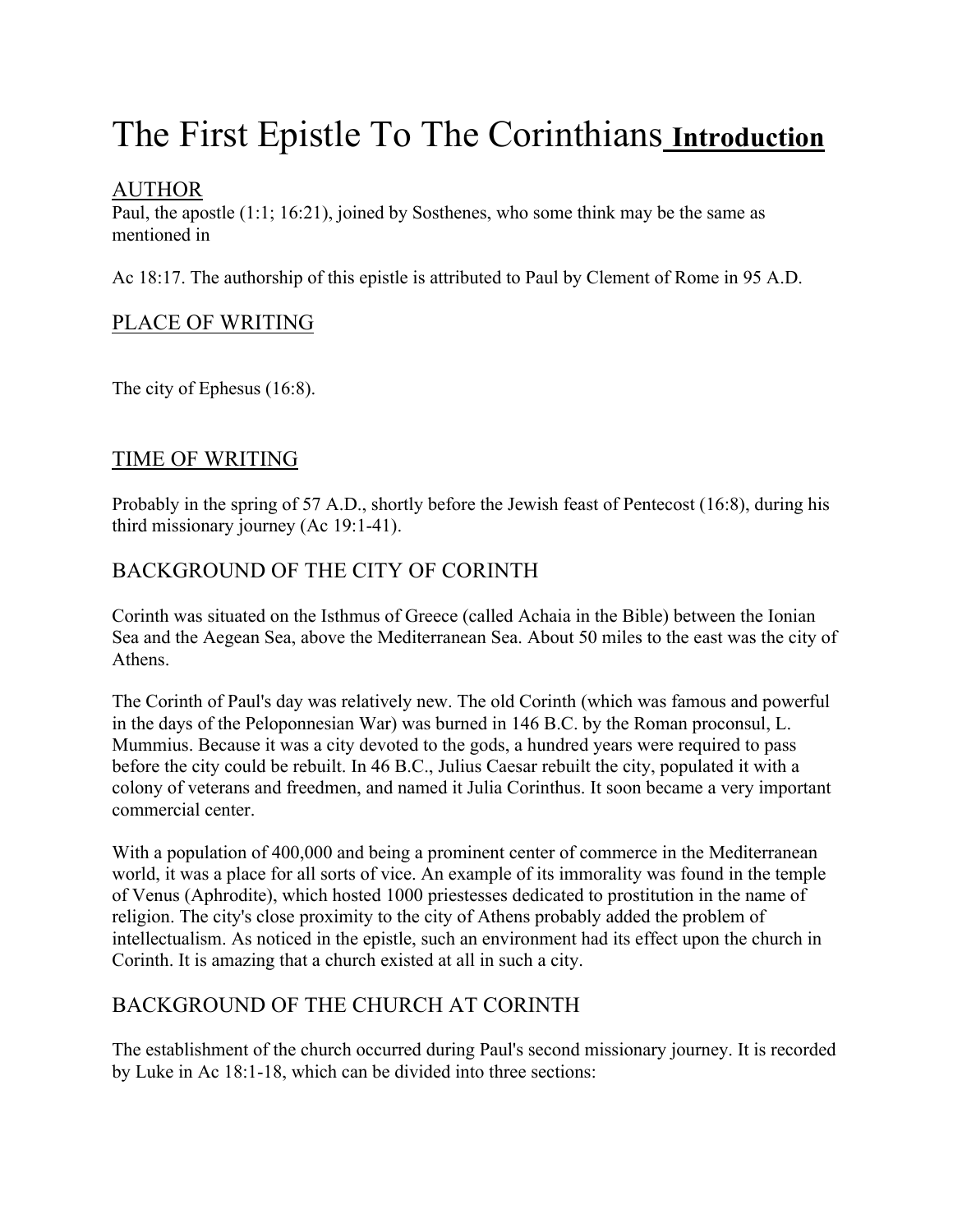w Abiding with Aquila and Priscilla, fellow tentmakers; reasoning in the synagogue every Sabbath (Ac 18:1-6).

- $\bullet$  In the house of Justus, abiding there and teaching for a year and six months (Ac 18:7-11)
- An incident before Gallio, proconsul of Achaia (Ac 18:12-18)

It appears from reading the epistle that the church was adversely affected by the immoral environment found in the city. Pride caused division in the church and disruption in the services (1 Co 1-4, 11). Immorality and immodesty found its way into the church, which gave it a bad reputation (1 Co 5). The brethren were taking their personal problems with each other before the heathen courts instead of working them out among themselves (1 Co 6). Other issues affecting the church included questions about marriage (1 Co 7), meats sacrificed to idols (1 Co 8-10), women praying and prophesying with heads uncovered (1 Co 11), abusing the Lord's Supper (1 Co 11), the use of spiritual gifts (1 Co 12-14), the resurrection from the dead (1 Co 15), and the collection for the saints in Jerusalem (1 Co 16). Thus, the church was one beset with problems and questions that needed to be answered.

# PURPOSE OF WRITING

The bad news concerning the problems at Corinth had reached Paul in Ephesus. It seems that this news came from at least two sources: 1) the household of Chloe (1:11); and 2) a letter sent to him (7:1), possibly by the hands of Stephanas, Fortunatus, and Achaicus (16:17).

Therefore, in answer to these reports Paul writes:

## TO CORRECT SINFUL PRACTICES AND REFUTE FALSE DOCTRINE THEME: 1 Corinthians 1:10

"Now I plead with you, brethren, by the name of our Lord Jesus Christ, that you all speak the same thing, and that there be no divisions among you, but that you be perfectly joined together in the same mind and in the same judgment."

## BRIEF OUTLINE

### INTRODUCTION (1:1-9)

I. PROBLEMS REPORTED BY THE HOUSE OF CHLOE (1:10-6:20)

A. FACTIONS IN THE CHURCH (1:1-4:21) B. SEXUAL IMMORALITY (5:1-13) C. LAWSUITS AMONG BRETHREN (6:1-11) D. MORAL DEFILEMENTS (6:12-20)

II. PROBLEMS MENTIONED IN THE LETTER FROM CORINTH (7:1-16:9)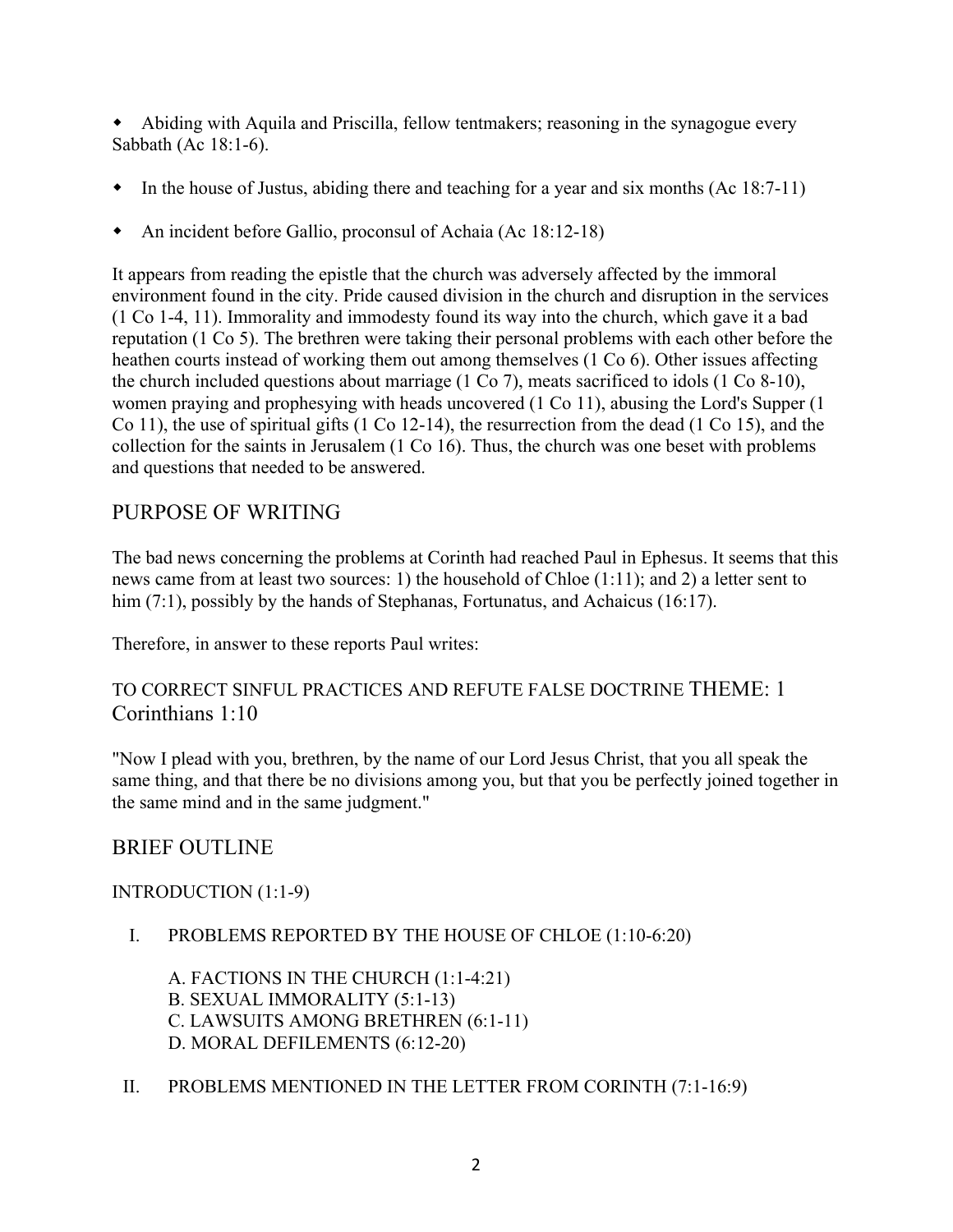### A. MARRIAGE & CELIBACY (7:1-40) B. EATING MEATS SACRIFICED TO IDOLS (8:1-11:1)

### C. WOMEN PRAYING AND PROPHESYING WITH HEADS UNCOVERED (11:2- 16)

D.THE LORD'S SUPPER (11:17-34) E. SPIRITUAL GIFTS (12:1-14:40) F. RESURRECTION FROM THE DEAD (15:1-58) G. COLLECTION FOR THE SAINTS (16:1-4)

#### CONCLUDING REMARKS, INSTRUCTIONS, AND BENEDICTION (16:5-24)

## **REVIEW QUESTIONS FOR THE INTRODUCTION**

- 1) On which journey did the apostle Paul establish the church in Corinth?
- 2) Where do we read of the establishment of the Corinthian church?
- 3) Who did Paul first stay with in Corinth? What did they have in common? (Ac 18:1-3)
- 4) Which chief ruler of the synagogue was converted? (Ac 18:8)
- 5) Approximately how long did Paul stay in Corinth? (Ac 18:11)
- 6) Who did Aquila and Priscilla convert in Ephesus who later went to Corinth? (Ac 18:24- 19:1)
- 7) From where did Paul write this first epistle to Corinth? (16:8)
- 8) What is the approximate date of writing?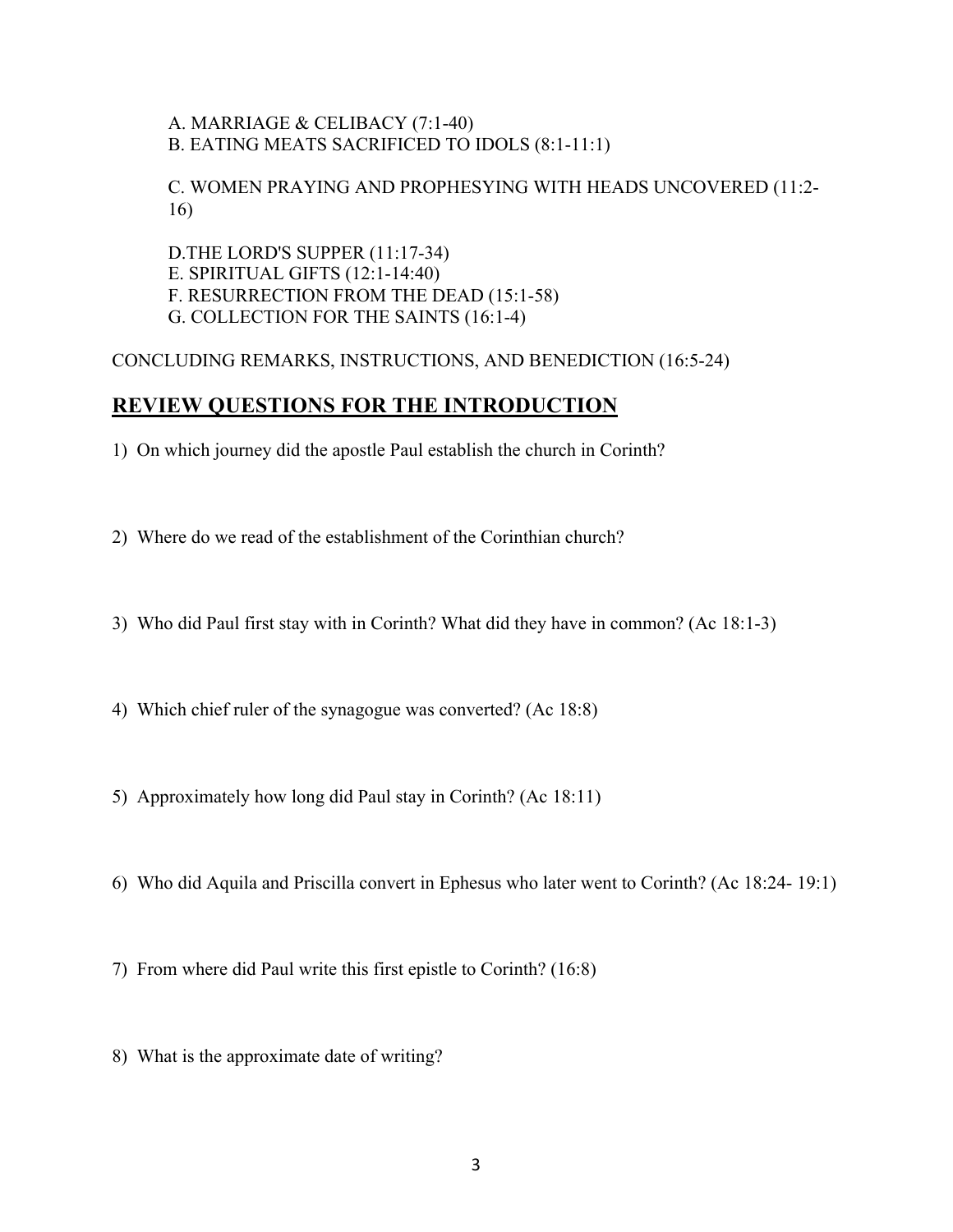- 9) What two things existed in Corinth that appeared to have an adverse effect on the church?
- 10) What is the purpose of this epistle?
- 11) Where is the theme of the epistle stated?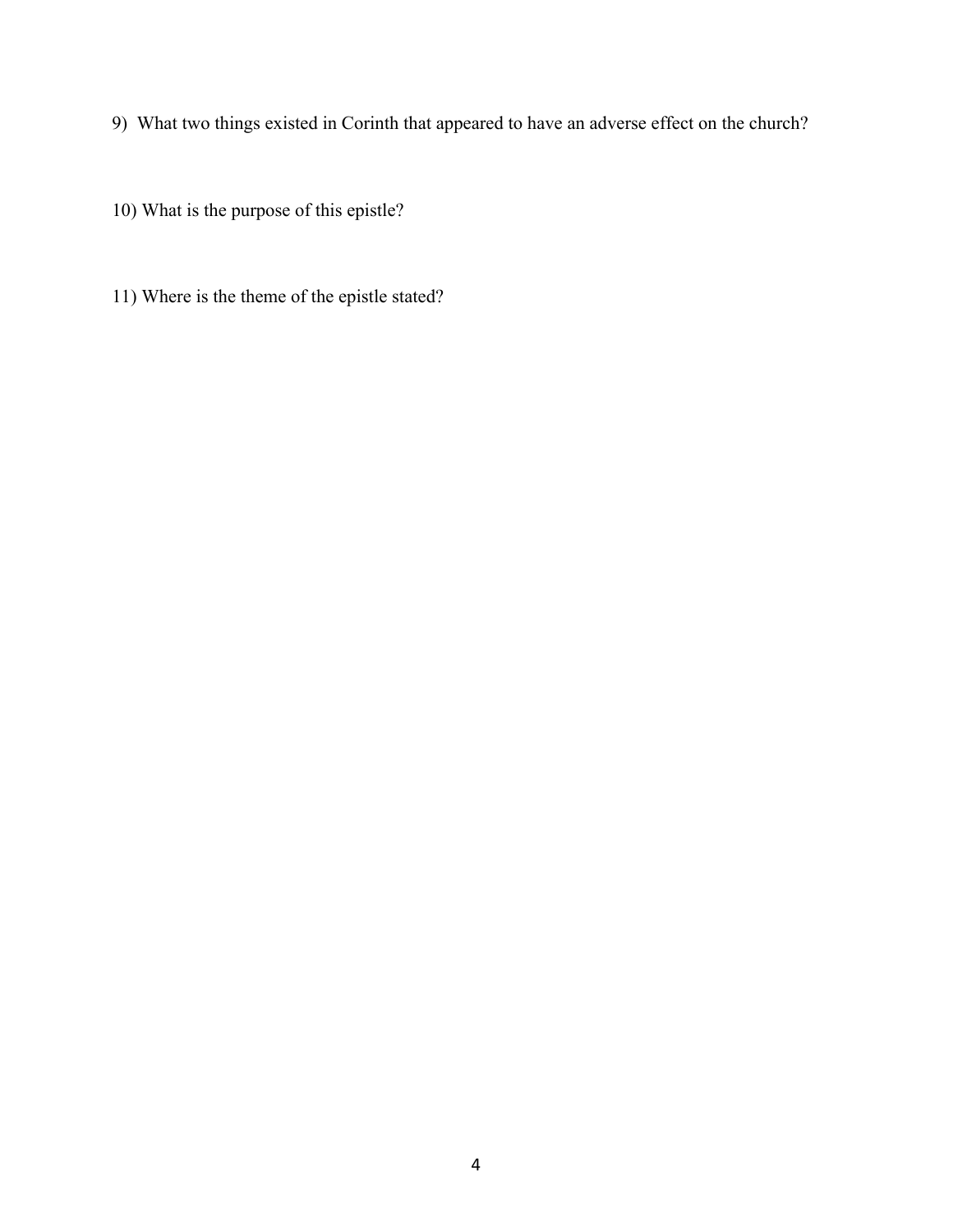# **Chapter One**

# OBJECTIVES IN STUDYING THIS CHAPTER

- 1. 1) To understand how division is unacceptable is the Body of Christ
- 2. 2) To see why our boasting should be only in the Lord

# SUMMARY

In his opening remarks Paul expresses gratitude that the Corinthians had been enriched by God, came behind in no gift, and were eagerly waiting for the revelation of the Lord (1-9). He immediately begins dealing with the first problem, that of division which manifested itself in what we might call "preacher it is" (10-17). Discerning that the underlying cause concerns the exaltation of human wisdom, Paul demonstrates the folly of boasting in such (18-31).

## OUTLINE

I. INTRODUCTION (1-9)

### A. GREETINGS FROM PAUL AND SOSTHENES (1-3)

- 1. To the church at Corinth, and those who in every place call on the name of Jesus (2)
- 2. Grace and peace from God our Father and the Lord Jesus (3)

### B. THANKSGIVING FOR GOD'S GRACE TOWARDS THEM (4-9)

- 3. Enriching them in all knowledge, even as Christ's testimony was confirmed in them  $(5-6)$
- 4. Coming short in no gift as they eagerly await the revelation of the Lord Jesus Christ (7)
- 5. Who will confirm them so they may be blameless (8)
- 6. For God is faithful, who called them into the fellowship of His Son (9)
- II. THE NATURE OF THE DIVISION AT CORINTH (10-17)

### A. AS REPORTED TO PAUL (10-12)

- 1. His plea for unity (10)
- 2. For those of Chloe's household have reported contentions among them (11)
- 3. Evidently involving "preacher It is" (12)

### B. PAUL'S INITIAL REACTION (13-17)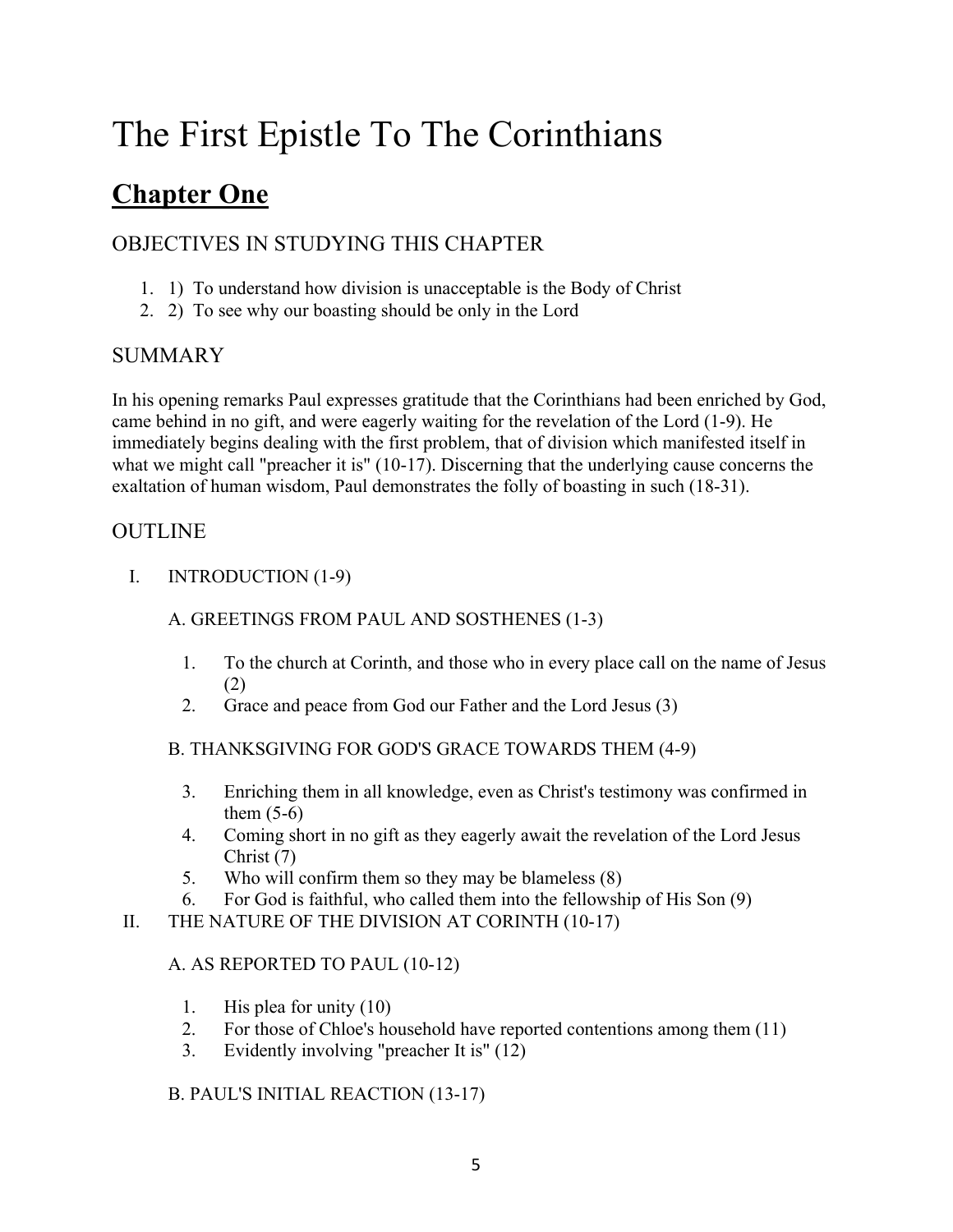- 4. Rhetorical questions to illustrate the absurdity of what we would call "preacher it is" (13)
- 5. Gratitude that he personally baptized few of them (14-17)
	- 1. Lest any should accuse him of baptizing in his own name (14-15)
	- 2. Administering baptism was not his chief calling anyway (16-17)

### III. THE FOLLY OF BOASTING IN HUMAN WISDOM (18-31)

### A. GOD WILL DESTROY THE WISDOM OF THE WISE (18-25)

- 1. Granted, the message of the cross is foolish to some, but not to the saved (18)
- 2. But God will the destroy the wisdom of the world (19-20)
- 3. God chose to use His foolishness and His weakness to save those who believe (21-25)
	- 1. Because the world through its wisdom knew not God (21a)
		- 2. So God chose to save mankind through a "foolish" message about Christ crucified

(21b-24)

3. But even God's "foolishness" and "weakness" is wiser and stronger than men (25)

### B. THE CORINTHIANS' OWN CALLING DEMONSTRATES THIS TRUTH (26-29)

- 1. Not many of them were "wise, mighty, or noble" (26)
- 2. But God has chosen those things that are "foolish, weak, base, despised, and which are

not", so that no flesh should glory in His presence (27-29)

### C. INSTEAD, BOAST IN THE LORD(30-31)

- 1. He provides true wisdom, plus righteousness and sanctification and redemption (30)
- 2. We should glory only in Him (31)

# REVIEW QUESTIONS FOR THE CHAPTER

1) List the main points of this chapter

2) Who joined with Paul in addressing this letter to the Corinthians? (1)

3) What was one thing the church did not lack in Corinth? (7)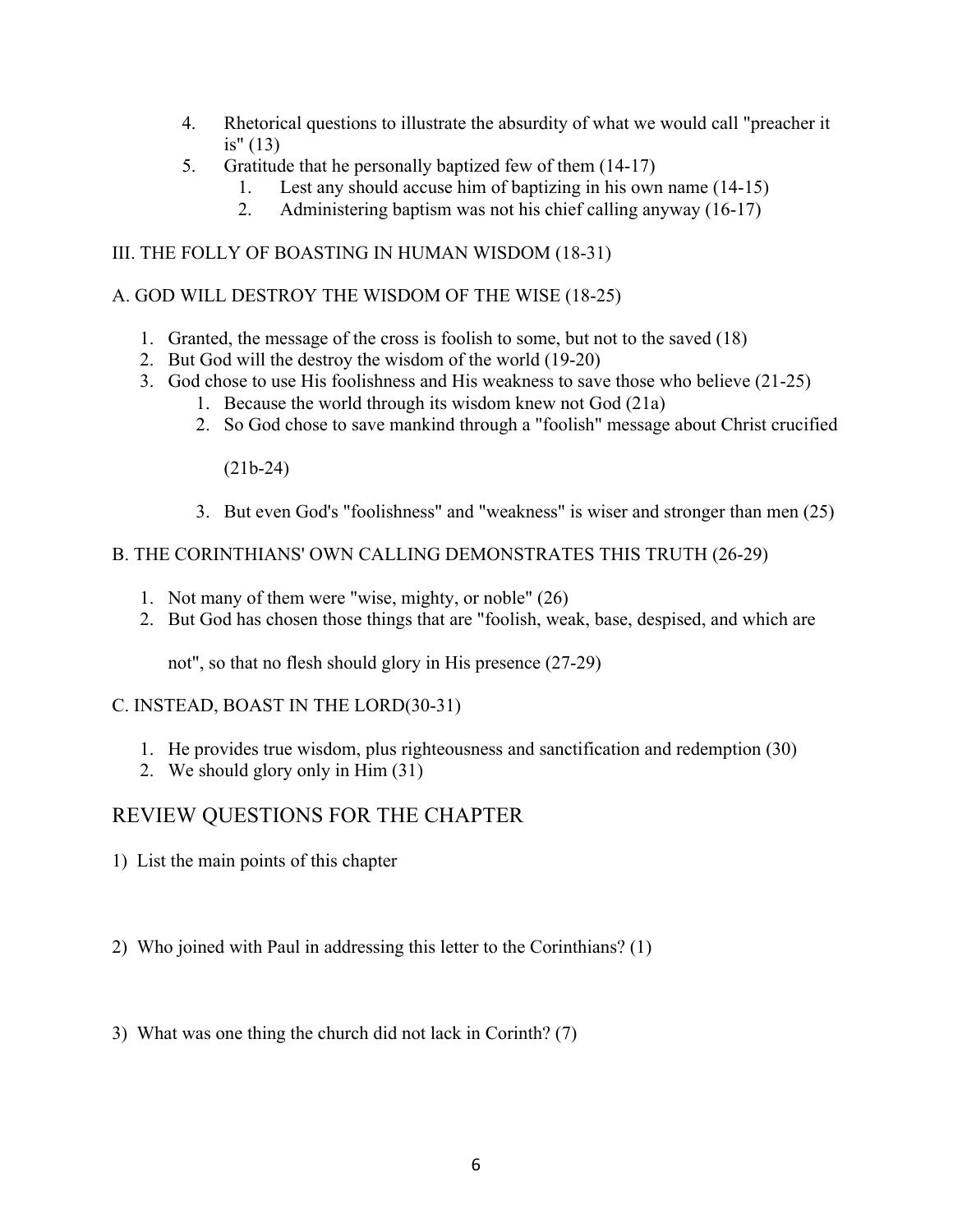4) What is the first problem Paul deals with in this epistle? (10)

5) Who reported this problem to him? (11)

6) How was their divisiveness expressed? (12)

7) Who had Paul personally baptized at Corinth? (14,16)

8) Why was Paul thankful that he had not baptized any other? (15)

9) In what two ways do men view the preaching of the cross? (18)

10) How did the preaching of Christ crucified appear to the Jews and the Greeks? (23)

11) How has God chosen to confound the wise of this world? (27-28)

12) Upon what grounds may we boast? (31)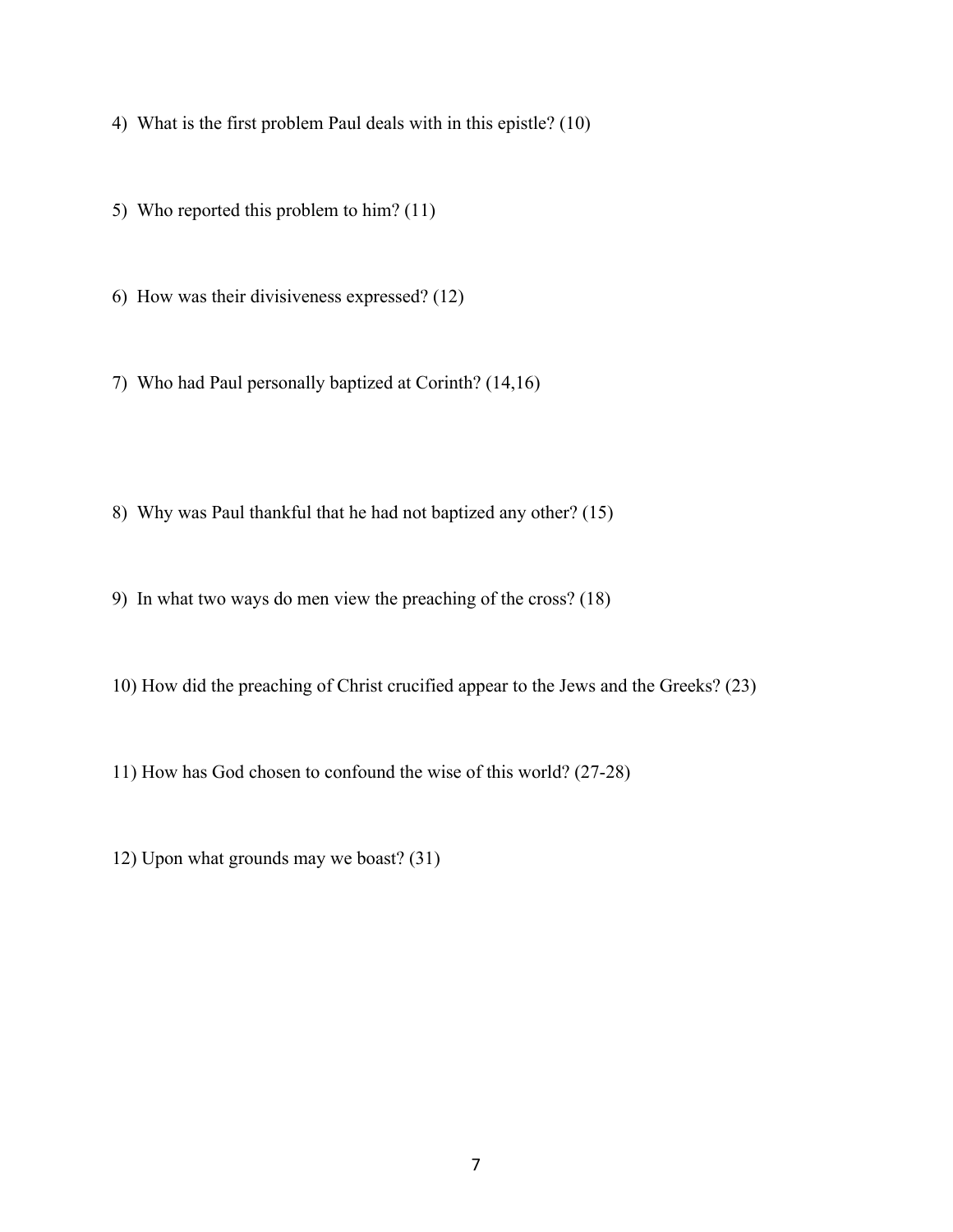# **Chapter Two**

# OBJECTIVES IN STUDYING THIS CHAPTER

- 1. 1) To appreciate Paul's method of proclaiming the gospel
- 2. 2) To see the need for inspiration and understand the process by which it took place

# SUMMARY

Continuing to demonstrate the folly of boasting in human wisdom, Paul reminds them of how he came to them. Instead of depending upon excellent speech or persuasive words of wisdom, he proclaimed Jesus Christ and Him crucified, confirming his testimony with a demonstration of the Spirit and power (1-4). This he did that their faith might rest in God's power, not in the wisdom of men (5).

He did proclaim a type of wisdom, however, that wisdom which comes from God (6-9). He describes the process by which God has revealed this wisdom through His Spirit (10-13). Paul then contrasts the difference between the "natural man" (one who depends upon his own human wisdom) who does not receive the things of the Spirit, and the "spiritual man" (one led by the Spirit of God, such as Paul) who has the mind of Christ (14-16).

# OUTLINE

I. PAUL'S MANNER OF PREACHING (1-5)

## A. HE PREACHED "JESUS CHRIST AND HIM CRUCIFIED" (1-3)

- 1. Declaring the testimony of God without excellence of speech or wisdom (1)
- 2. Determined not to know anything among them but Jesus and Him crucified (2)
- 3. Done in weakness, fear and much trembling (3)

### B. WITH DEMONSTRATION OF THE SPIRIT AND OF POWER (4-5)

- 4. Not with persuasive words of human wisdom (4)
- 5. That their faith would rest in the power of God, not the wisdom of men (5)

### II. THE TRUE WISDOM OF GOD (6-16)

### A. THE "HIDDEN "NATURE OF GOD'S WISDOM (6-9)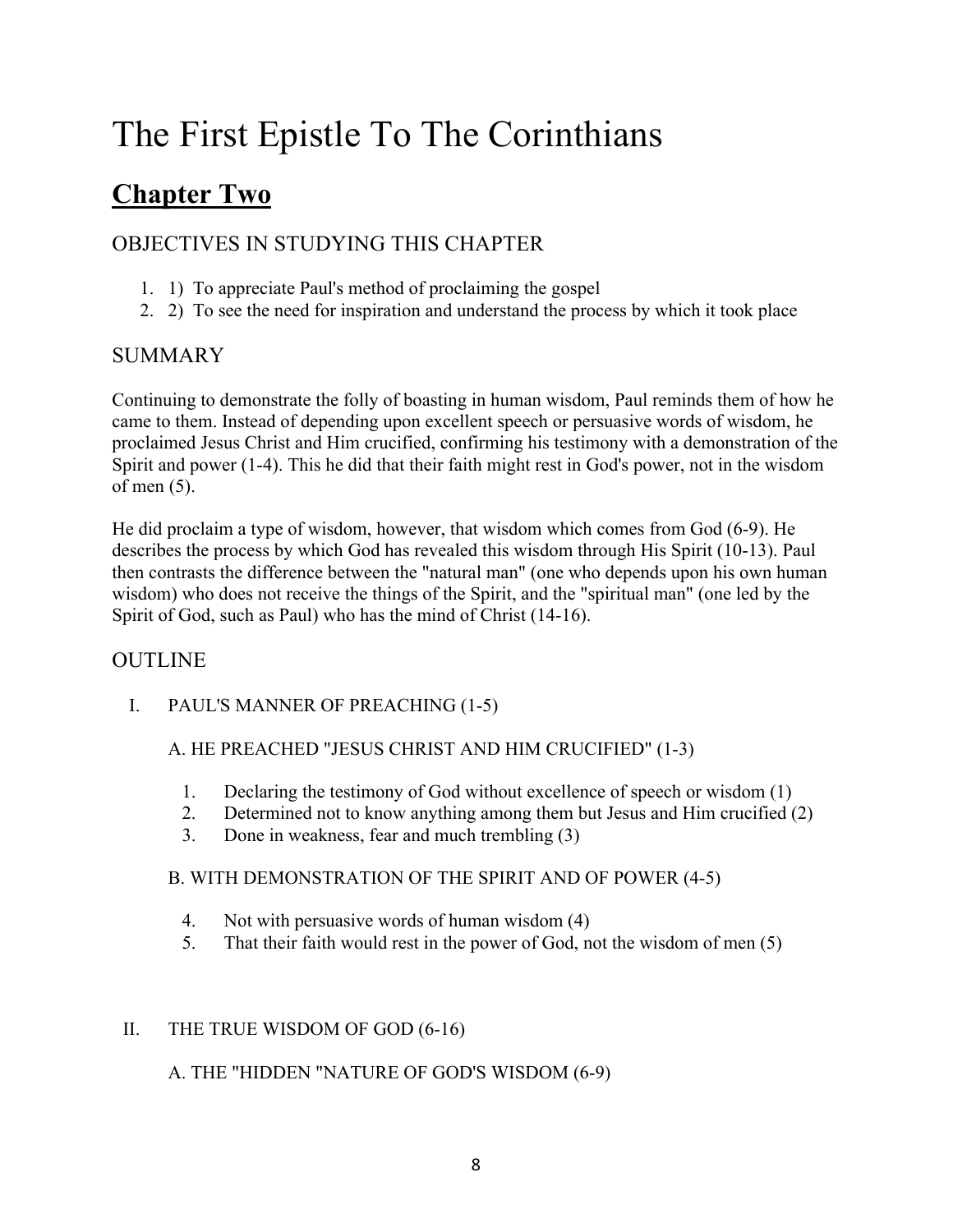- 1. The apostles do speak a sort of wisdom (6)
	- 1. Among those who are mature (6a)
	- 2. But it is not the wisdom of this age or its rulers, which is coming to nothing (6b)
- 2. The wisdom of God they speak has been a "mystery" (7-9)

a. Ordained before time began, but hidden (7)

- 2. Unknown by the rulers of this age, which is why they crucified the Lord (8)
- 3. Man had not discovered what God has prepared for those who love Him (9)

#### B. THE SPIRIT'S REVELATION OF GOD'S WISDOM (10-13)

- 1. Revealed through His Spirit (10-11)
	- 1. The Spirit searches for the deep things of God (10)
	- 2. Only the Spirit of God can know the things of God (11)
- 2. Made known to the apostles (12)
	- 1. Who have received the Spirit from God (12a)
	- 2. So they might know the things freely given by God (12b)
- 3. Spoken now by the apostles (13)
	- 1. Not in words according to human wisdom (13a)
	- 2. But in words taught by the Spirit, comparing spiritual things with spiritual (13b)

#### C. THE"NATURALMAN"VERSUSTHE"SPIRITUALMAN"(14-16)

- 1. The "natural man" (e.g., philosopher) does not receive the things of the Spirit of God (14a)
	- 1. They are foolish to him (14b)
	- 2. Because they are "spiritually" discerned (14c)
- 2. But with the "spiritual man" (e.g., an apostle), such is not the case (15-16)
	- 1. He is able to judge all things properly (15a)
	- 2. No one is able to properly judge him (15b)
	- 3. For he has "the mind of Christ" (16)

## REVIEW QUESTIONS FOR THE CHAPTER

1) List the main points of this chapter

2) How does Paul describe his preaching among them? (1-2)

3) How does Paul describe his feelings among them? (3)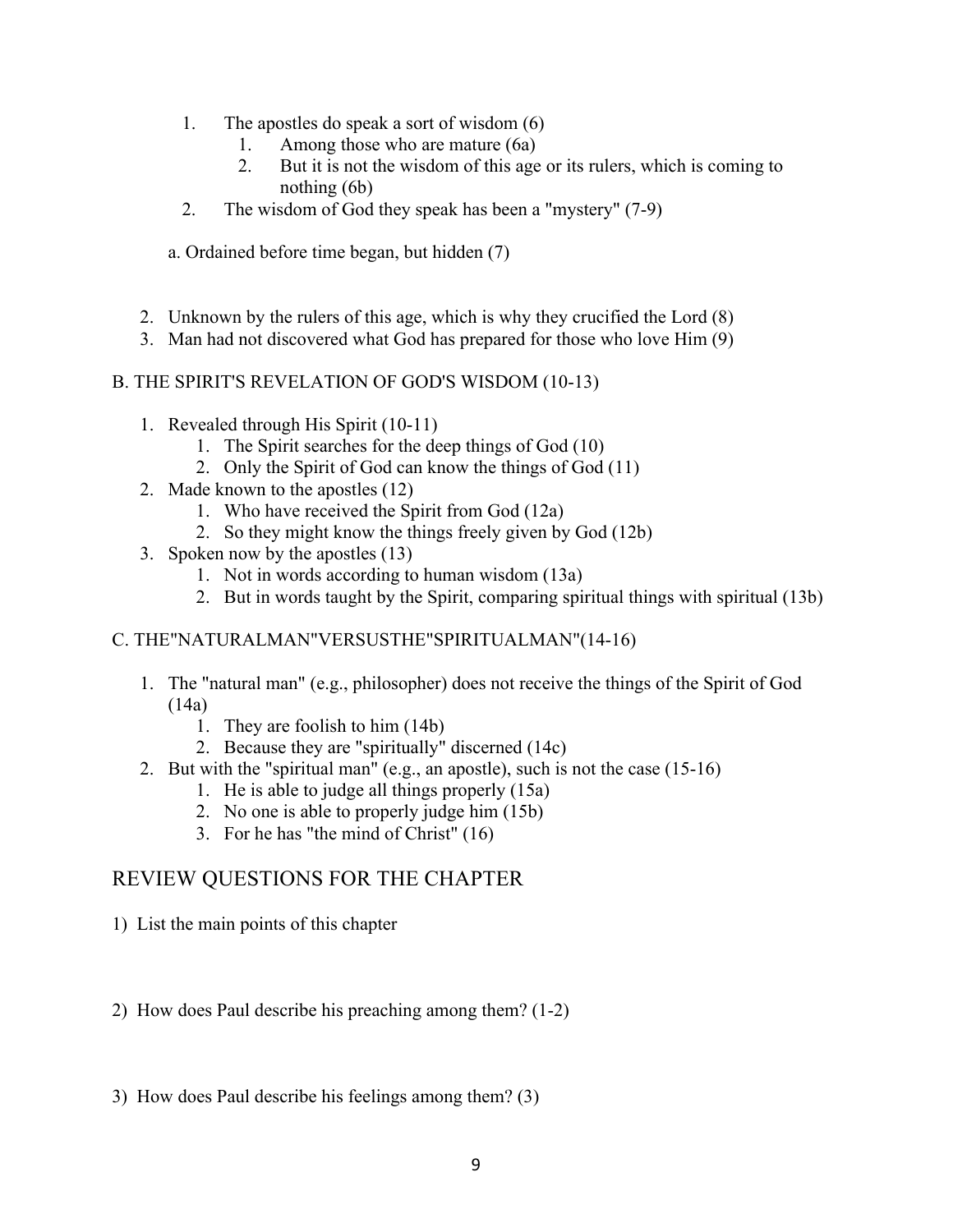4) What accompanied Paul as he preached the gospel? (4)

5) What six phrases in verses 9-13 help to explain the process by which the hidden mystery of God was made known?

- 6) What phrase teaches the concept of "verbal inspiration"? (13)
- 7) What is said about the "natural" man? (14)
- 8) What is said about the "spiritual" man? (15-16)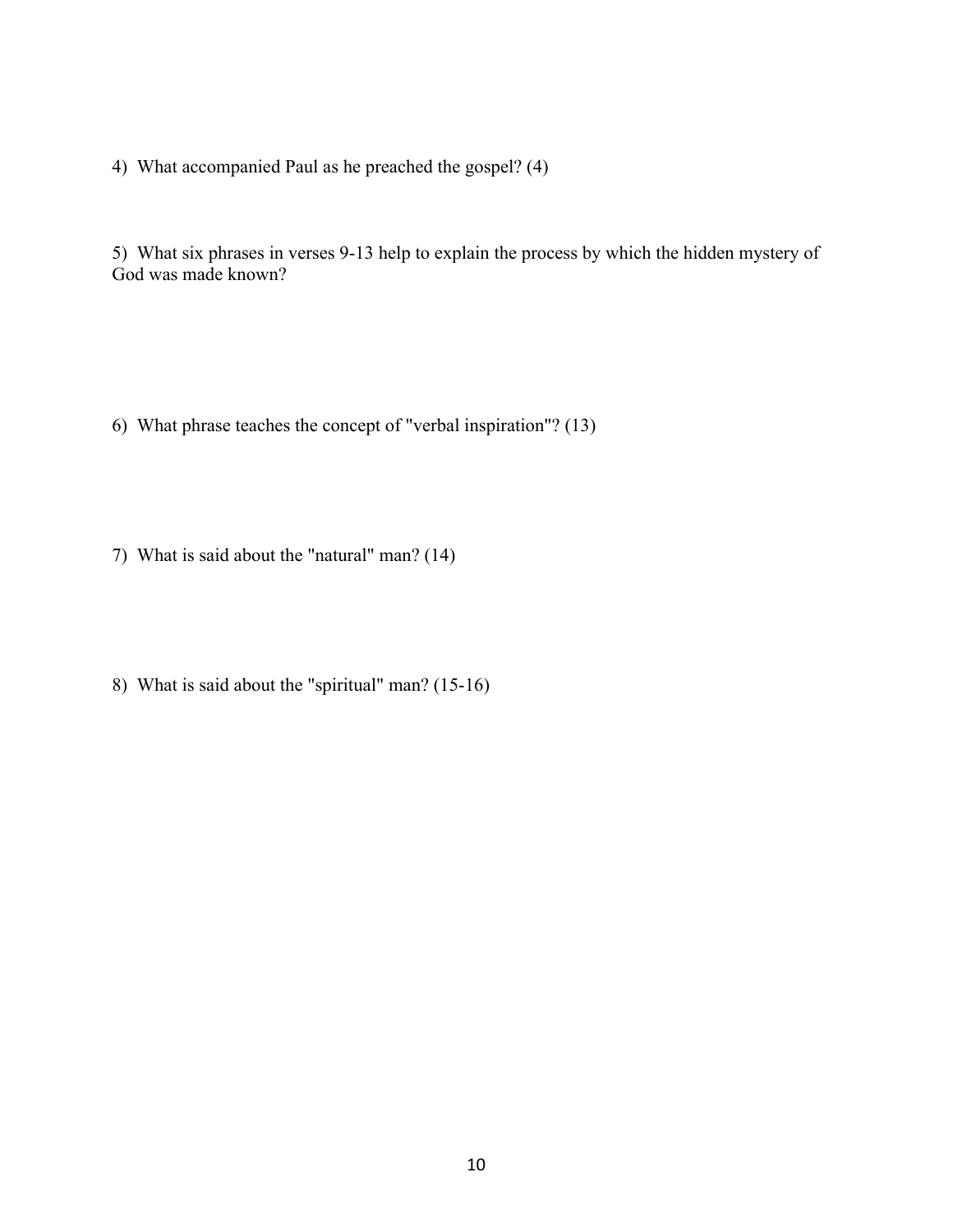# **Chapter Three**

# OBJECTIVES IN STUDYING THIS CHAPTER

- 1. 1) To see the proper place of preachers and teachers in relation to their work
- 2. 2) To appreciate God's view of the church as the temple of God

## SUMMARY

Paul continues to deal with the problem of division in this chapter. Its seriousness is seen in its carnality, which prevented Paul from being able to speak as to spiritually mature people (1-4). To help them see the folly of exalting preachers over each another, Paul shows their relation to one other and to their work, which is building the temple of God (5-17). To the warning not to defile the temple of God, Paul adds another not to glory in the wisdom of this world nor in men  $(18-23)$ .

# OUTLINE

I. THE CARNAL NATURE OF DIVISION (1-4)

## A. CARNAL CHRISTIANS AT CORINTH (1-2)

- 1. Prevented Paul from speaking to them as to spiritual people (1a)
- 2. Their carnality indicated they were still babes in Christ, unable to receive solid food (1b-2)

## B. EVIDENCE OF THEIR CARNALITY (3-4)

- 3. The envy, strife, and divisions among them (3)
- 4. As expressed in their calling themselves after men (4)
- II. RELATION OF PREACHERS TO THEIR WORK (5-17)

## A. PREACHERS ARE SERVANTS, USED BY GOD (5-7)

- 1. Ministers given the opportunity to serve God in various ways (5-6a)
- 2. But it is God who gives the increase (6b-7)

### B. THEIR RELATION TO ONE ANOTHER AND THEIR WORK (8-17)

- 3. United in their work, though their labor and rewards may differ (8)
- 4. Fellow workers with God, they work on God's building (9)
	- 1. Laying the foundation (as Paul did) of Jesus Christ (10-11)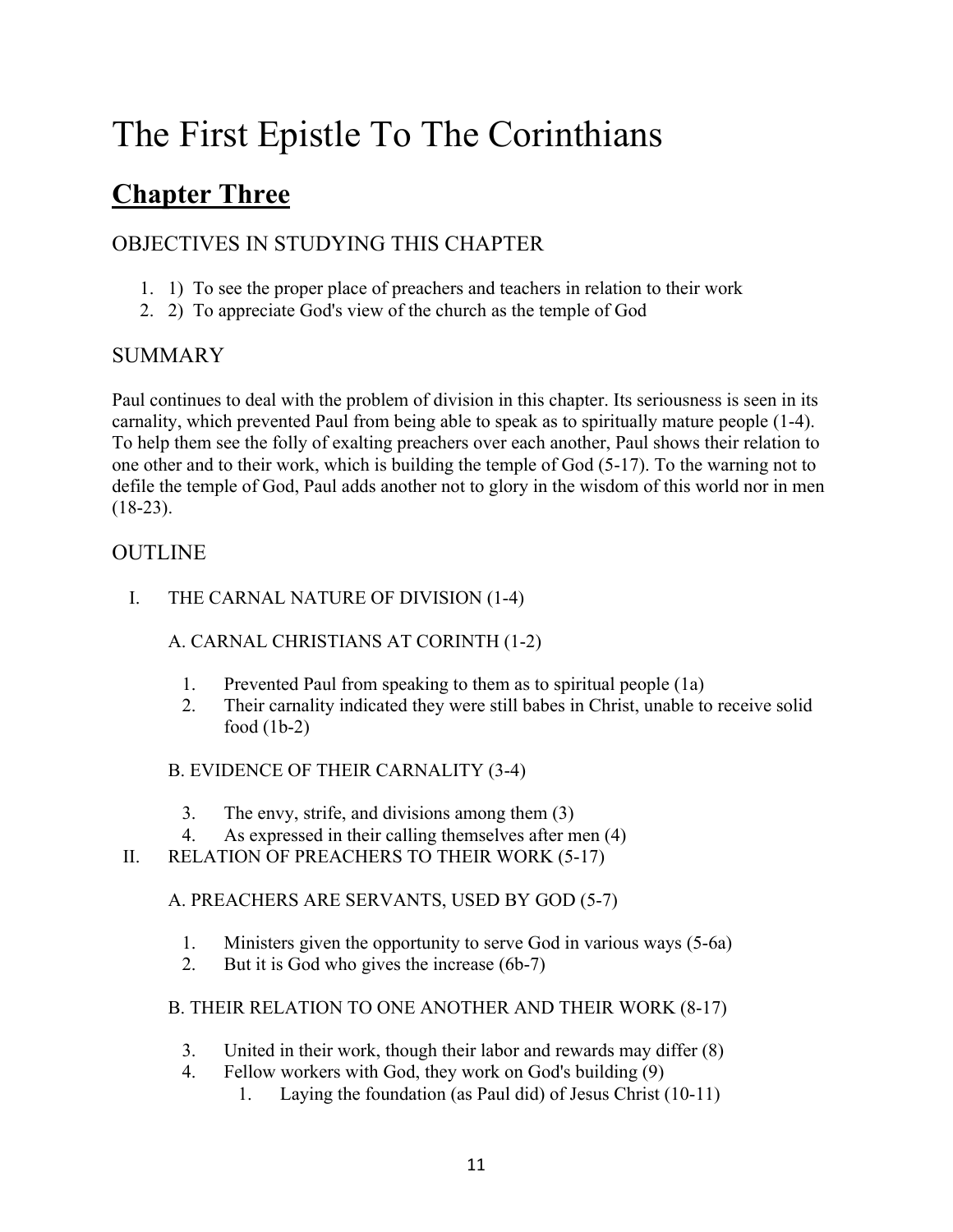- 2. Building on the foundation, using various materials to be tested at the Last Day (12-15)
- 5. A strong warning, since this building is the temple of God and indwelt by the Spirit (16-17)

III. AVOID GLORYING IN WORLDLY WISDOM OR MEN (18-23)

### A. REASONS NOT TO GLORY IN WORLDLY WISDOM (18-20)

- 1. You will only deceive yourself (18)
- 2. The wisdom of this world is foolishness with God (19-20)

### B. REASONS NOT TO GLORY IN MEN (21-23)

- 1. All things (including men) are yours (21-22)
- 2. You are Christ's, and Christ is God's (23)

# REVIEW QUESTIONS FOR THE CHAPTER

1) List the main points of this chapter

- 2) What prevented Paul from speaking to the Corinthians as unto spiritual people? (1-3)
- 3) What manifested their carnality? (3-4)
- 4) Who was more important, he that planted, or the one that watered? (6-7)
- 5) Upon what foundation is the church built? (11)

- Jesus Christ

- 6) When will the work of ministers be fully made manifest? (13)
- 7) If those converted by preachers are lost, will the preachers be lost? (14-15)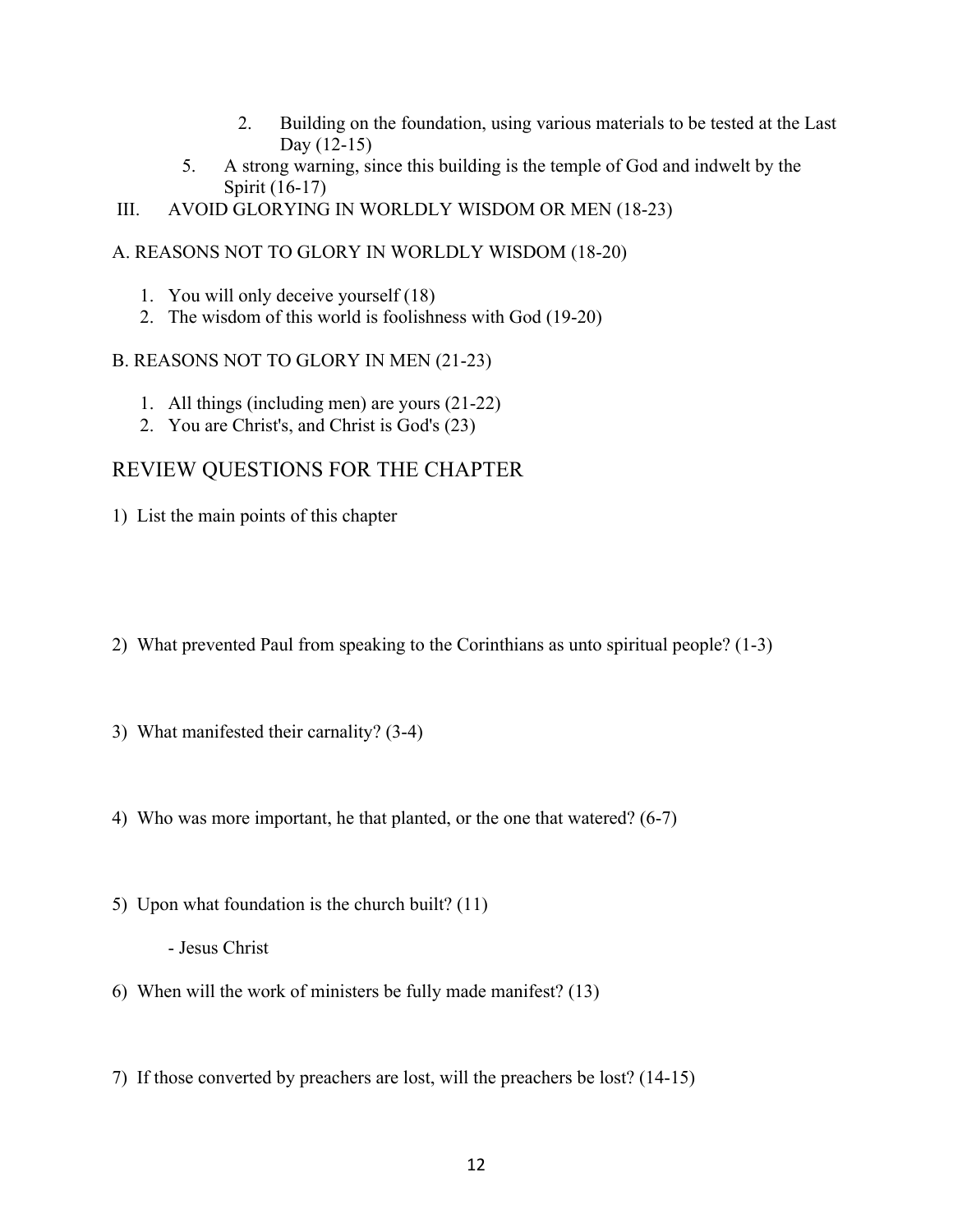- 8) What sort of building is the church? (16)
- 9) What is the wisdom of this world to God? (19)
- 10) Why should we not glory in men? (21-22)
- 11) And to whom do we belong? (23)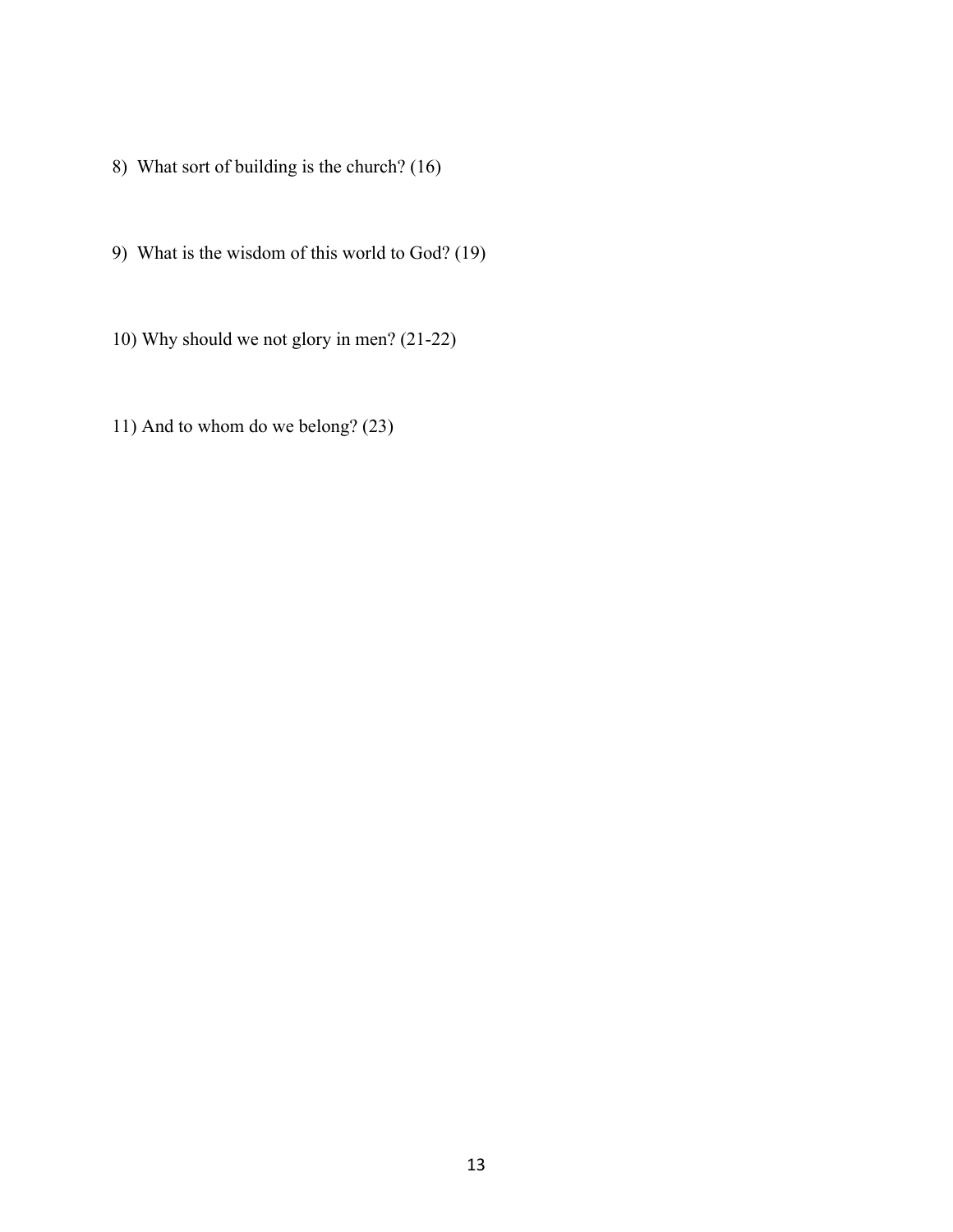# **Chapter Four**

# OBJECTIVES IN STUDYING THIS CHAPTER

- 1. 1) To learn further how we should regard preachers and teachers
- 2. 2) To learn a lesson in humility by observing the examples of the apostles

# SUMMARY

With this chapter Paul brings to a conclusion his treatment of the problem of division as it existed in the church at Corinth. He describes the proper estimate one should have of those who serve God, and why we should leave the ultimate evaluation of such men to God (1-5). Having already used himself and Apollos as examples to help them see the errors of their arrogance (cf. "puffed up"), Paul also uses the example of the apostles in a passage filled with irony (6-13). His purpose is not to shame them, but to warn them, for he is sending Timothy to remind them of what is proper, and he himself is coming to deal with those who are "puffed up", if necessary  $(14-21)$ .

# **OUTLINE**

- I. THE PROPER ESTIMATE OF PAUL & OTHERS (1-5)
	- 1. SERVANTS & STEWARDS (1-2)
		- 1. Servants of Christ, stewards of the mysteries of God (1)
		- 2. Their chief responsibility: faithfulness (2)
	- 2. THE PROPER JUDGE OF SUCH THINGS (3-5)
		- 1. Not Christians, or any human court (3a)
		- 2. Not even one's own self, but rather, the Lord (3b-4)
		- 3. Therefore leave it up to Him (5)
- II. LESSONS IN HUMILITY (6-13)
	- 1. PAUL & APOLLOS ALREADY USED AS EXAMPLES (6)
		- 1. To learn in them not to think beyond what is written (6a)
		- 2. That none be "puffed up" on behalf of one against the other (6b)
	- 2. REBUKE IN THE FORM OF IRONY (7-8)
		- 1. For they act as though they were the source of what they have (7)
		- 2. With irony, Paul rebukes them (8)
	- 3. THE EXAMPLE OF THE APOSTLES (9-13)
		- A. Made a "spectacle" to the world (9)
		- B. Contrasted with the pride of the Corinthians, using more irony (10)
		- C. The plight of the apostles (11-13)

## III. PAUL'S PURPOSE IN WRITING THESE THINGS (14-21)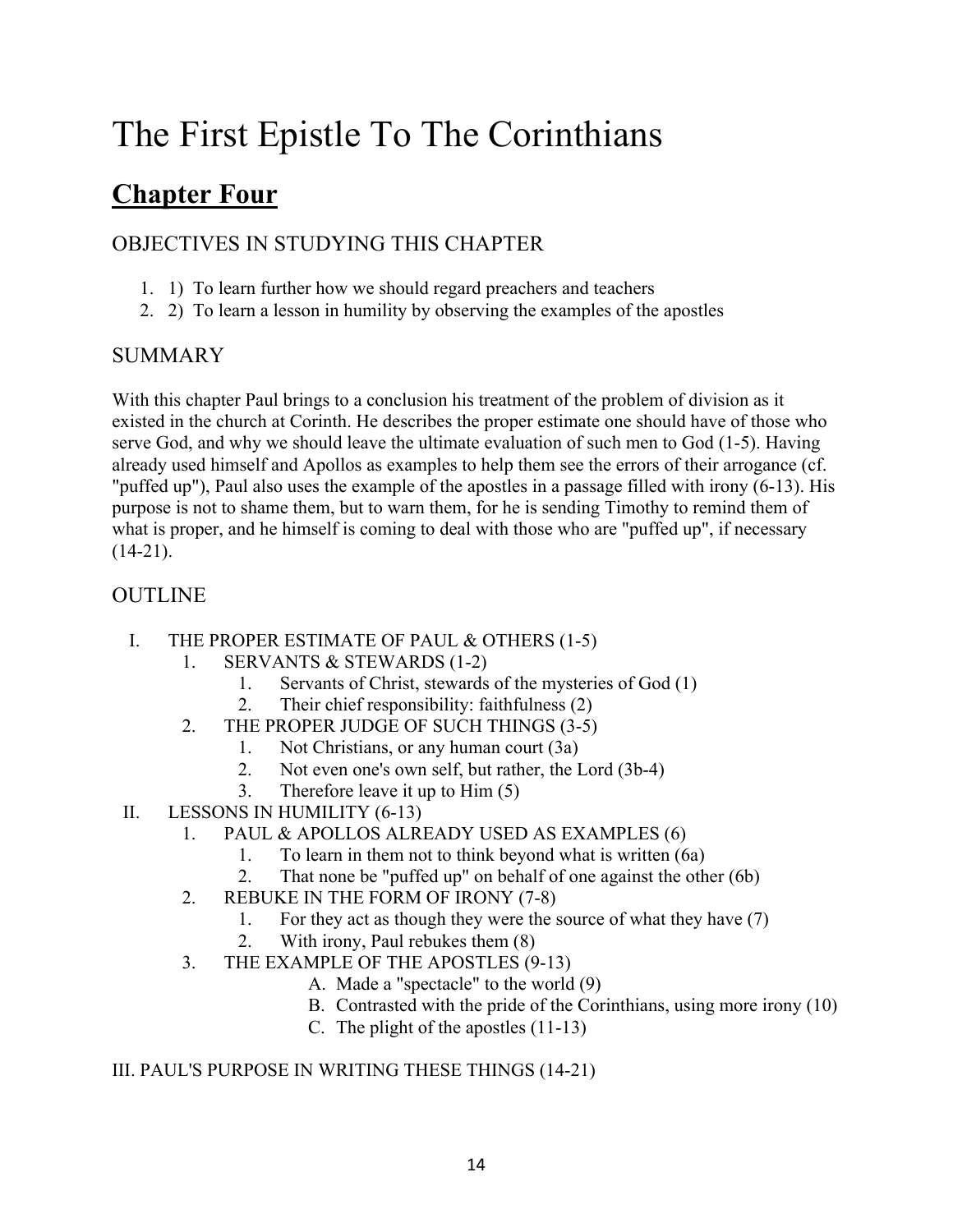#### A. NOT TO SHAME, BUT TO WARN (14-16)

- 1. Those whom he considers as beloved children (14)
- 2. Those whom he has begotten through the gospel (15)
- 3. Those whom he charges to imitate him (16)

#### B. TO COMPLEMENT VISITS BY TIMOTHY AND HIMSELF (17-21)

- 1. He is sending Timothy to remind them (17)
- 2. He himself will soon come, Lord willing, to deal with those who are "puffed up" (18-21)

## REVIEW QUESTIONS FOR THE CHAPTER

- 1) List the main points of this chapter
- 2) What two terms properly describe preachers of the gospel? (1)
- 3) Who is to be the judge of those who serve the Lord? (3-5)
- 4) Why was Paul writing these things? (6)
- 5) What technique did Paul use in teaching lessons about humility? (8,10)
- 6) Who did Paul use as an example of humility? (9-13)
- 7) Why was Paul writing these things to them? (14)

-

8) How had Paul become like a "father" to them? (15)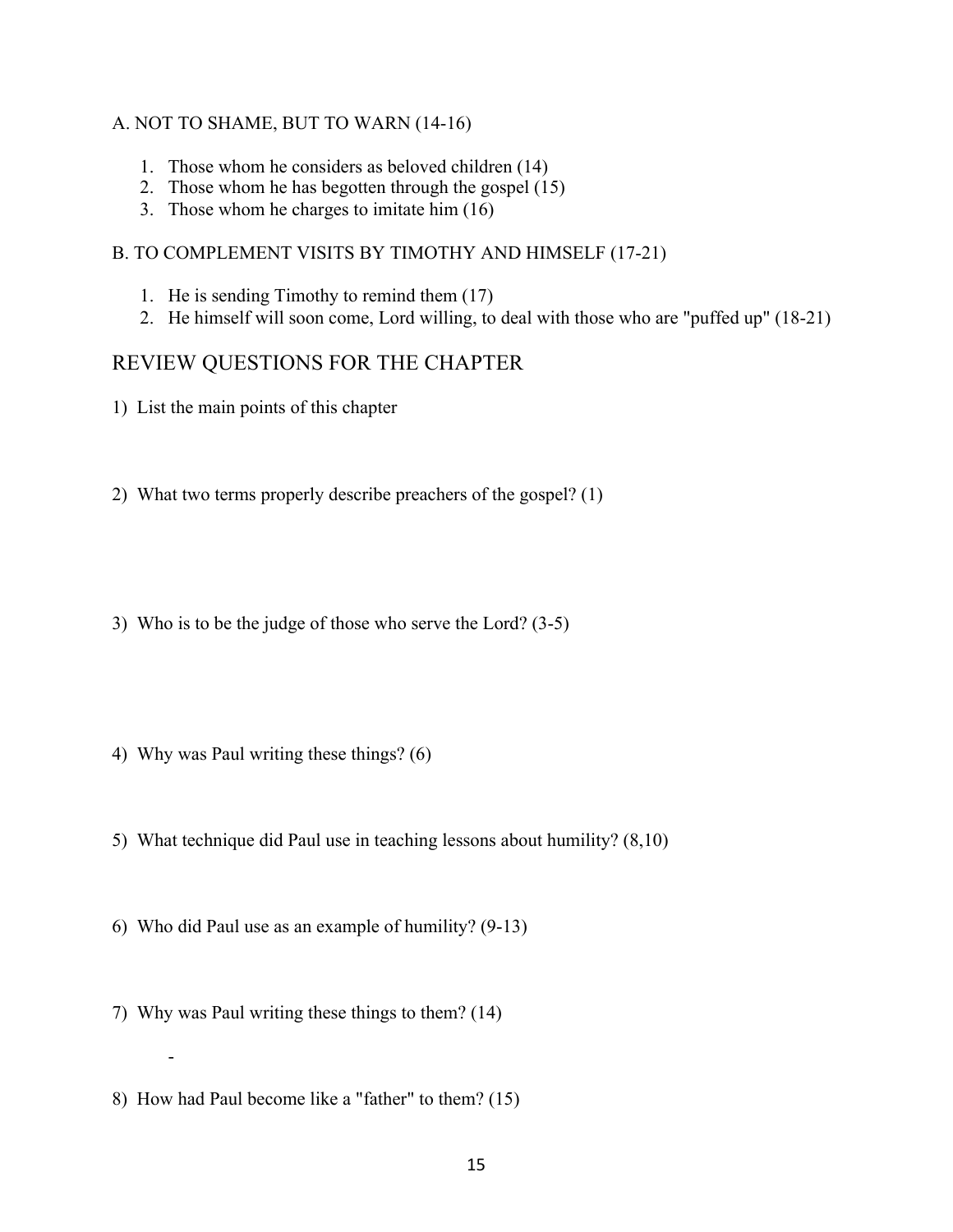- 9) Why was he sending Timothy to them? (17)
- 10) What one phrase is used repeatedly in this chapter to describe some at Corinth? (6,18,19)
- 11) What choices did Paul leave them as to how he might come to them? (21)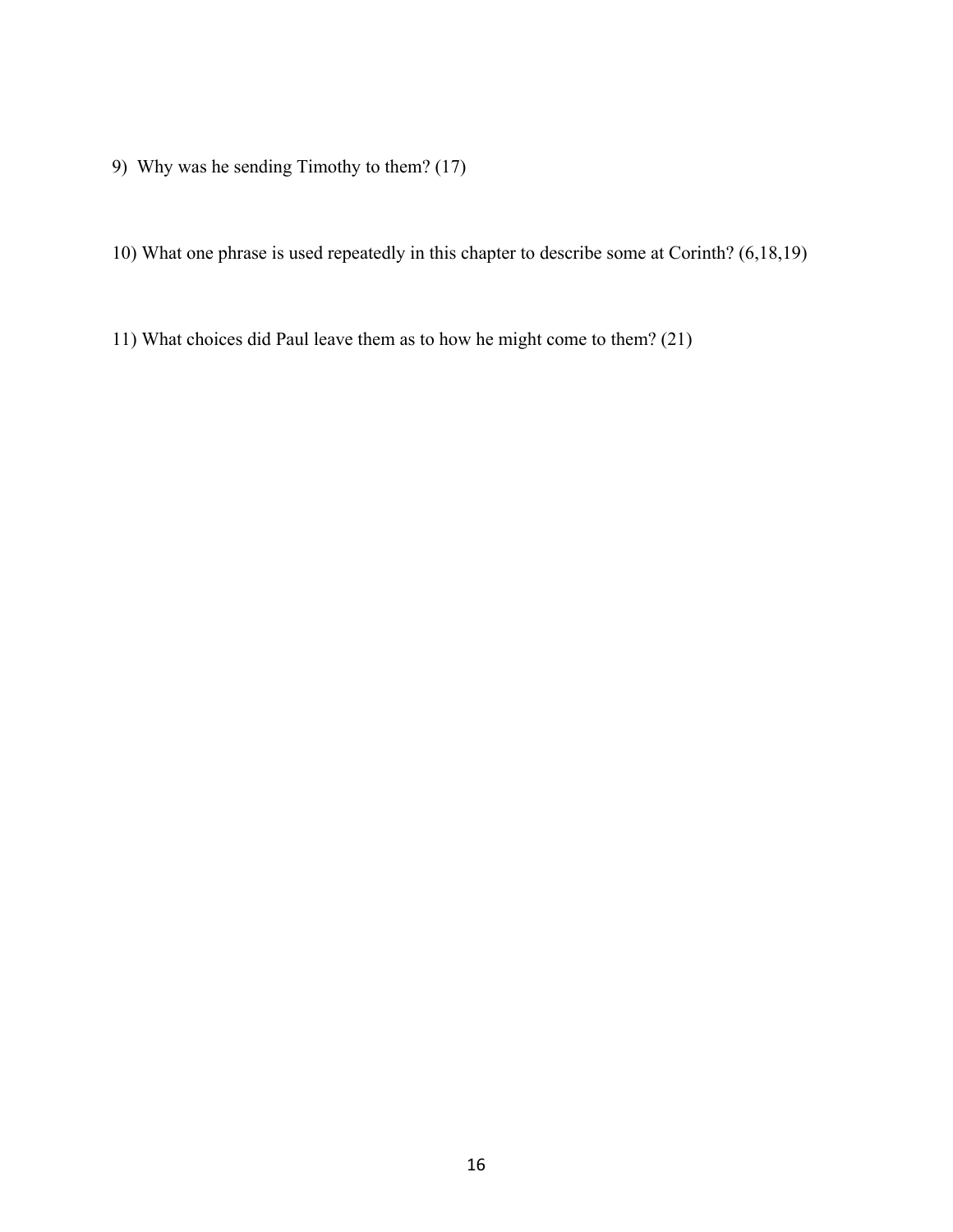# **Chapter Five**

# OBJECTIVES IN STUDYING THIS CHAPTER

- 1. 1) To understand the need for proper church discipline
- 2. 2) To understand the nature of church discipline

# SUMMARY

Having dealt with the problem of division in the first four chapters, Paul now addresses the problem of immorality in the church at Corinth. He describes the particular case at hand, one which even pagan Gentiles would find shameful (1). Rebuking them for being "puffed up" instead of mourning (2), Paul then instructs them to "deliver such a one to Satan", giving them reasons why this action is necessary (3-8). Clarifying what may have been written in an unknown earlier epistle, Paul concludes by limiting towards whom such action is to be taken, and describing how it is to be carried out in practice (9-13).

# OUTLINE

- I. THE PROBLEM OF IMMORALITY IN THE CHURCH AT CORINTH (1-2)
	- 1. THE PARTICULARC ASE AT HAND(1)
		- 1. Something not even the Gentiles would approve! (1a)
		- 2. A man was living with his father's wife (1b)
	- 2. HOW THE CORINTHIANS WERE HANDLING IT(2)
		- 1. They were "puffed up" (2a)
		- 2. Rather than mourning that such conduct might result in the removal of the offender (2b)
- II. INSTRUCTIONS FOR DEALING WITH THIS PROBLEM (3-13)
	- 1. HOWTOADMINISTERCHURCHDISCIPLINE(3-5a)
		- 1. Must exercise judgment, as Paul though present has already done (3)
		- 2. When assembled together in the name of Jesus, deliver such a one to Satan  $(4-5a)$
	- 2. WHYCHURCHDISCIPLINEISNEEDED(5b-8)
		- 1. To save the sinner (5b)
			- 1. By destroying the flesh (its pride and works)
			- 2. That his spirit may be saved in the day of the Lord
		- 2. To save the church (6-8)
			- 1. "A little leaven leavens the whole lump" (6)
			- 2. Our "Passover", should be kept with the unleavened bread of sincerity and truth (7-8)
- C. CLARIFICATIONS CONCERNING CHURCH DISCIPLINE (9-13)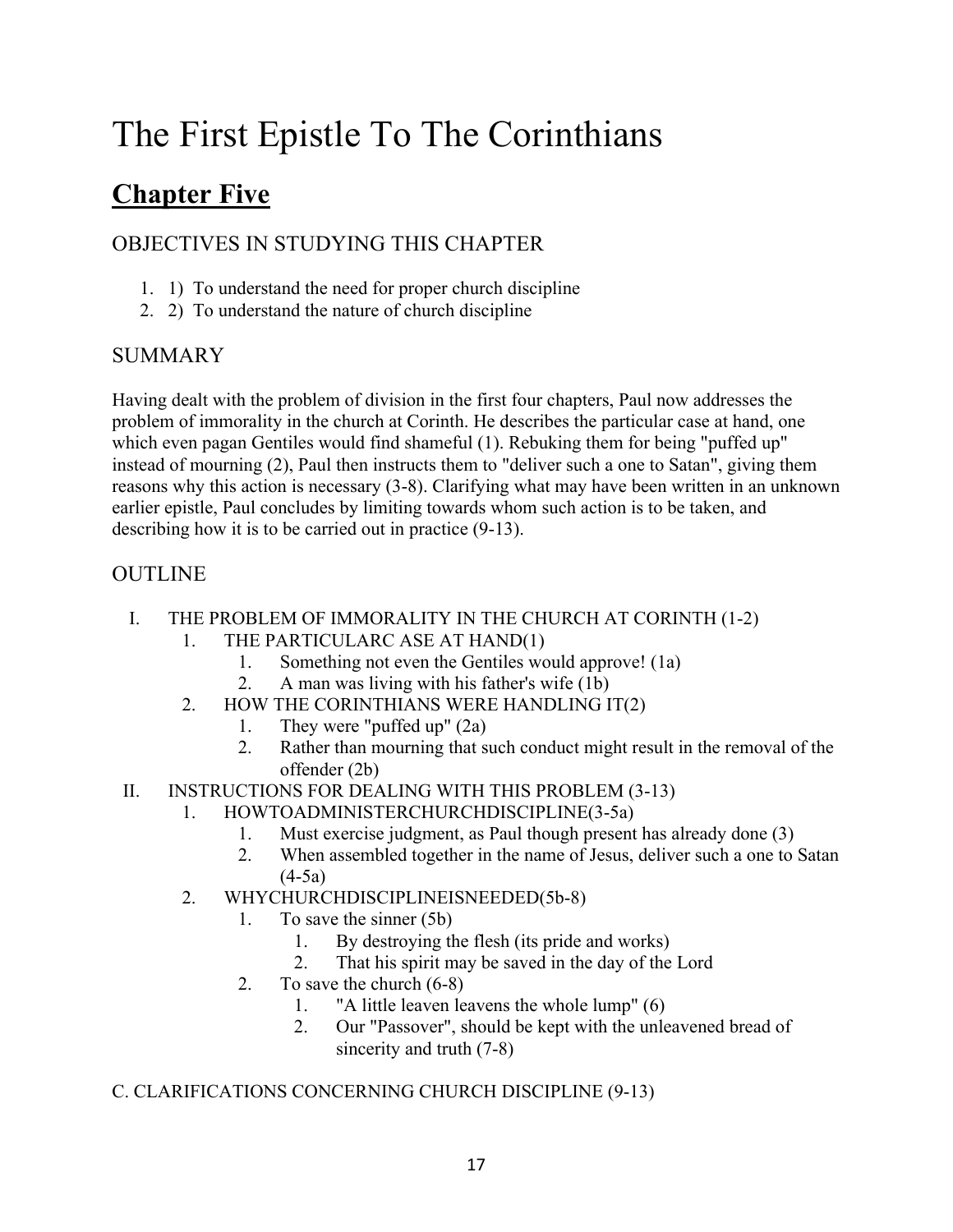- 1. Not to be exercised toward those who are of the world (9-10)
- 2. But towards brethren in Christ who remain in sin, with such don't even eat (11)
- 3. For God judges those outside the church, while we must judge those inside (12-13a)
- 4. The nature of church discipline: "put away from yourselves that wicked person" (13b)

## REVIEW QUESTIONS FOR THIS CHAPTER

1) List the main points of this chapter

2) What was the nature of the immorality that existed in the church at Corinth? (1)

- 3) What was the attitude of the church in this regard? (2)
- 4) Why does a church "deliver such a one to Satan"? (5)
- 5) Why should a church be diligent in exercising church discipline? (6)
- 6) Who is the "passover" for Christians? (7)
- 7) How should we observe our "Passover"? (8)
- 8) Towards whom is church discipline to be administered? (9-11)
- 9) Who has the responsibility of judging whom? (12-13)
- 10) What expressions help explain what it means to "deliver such a one to Satan"? (11,13)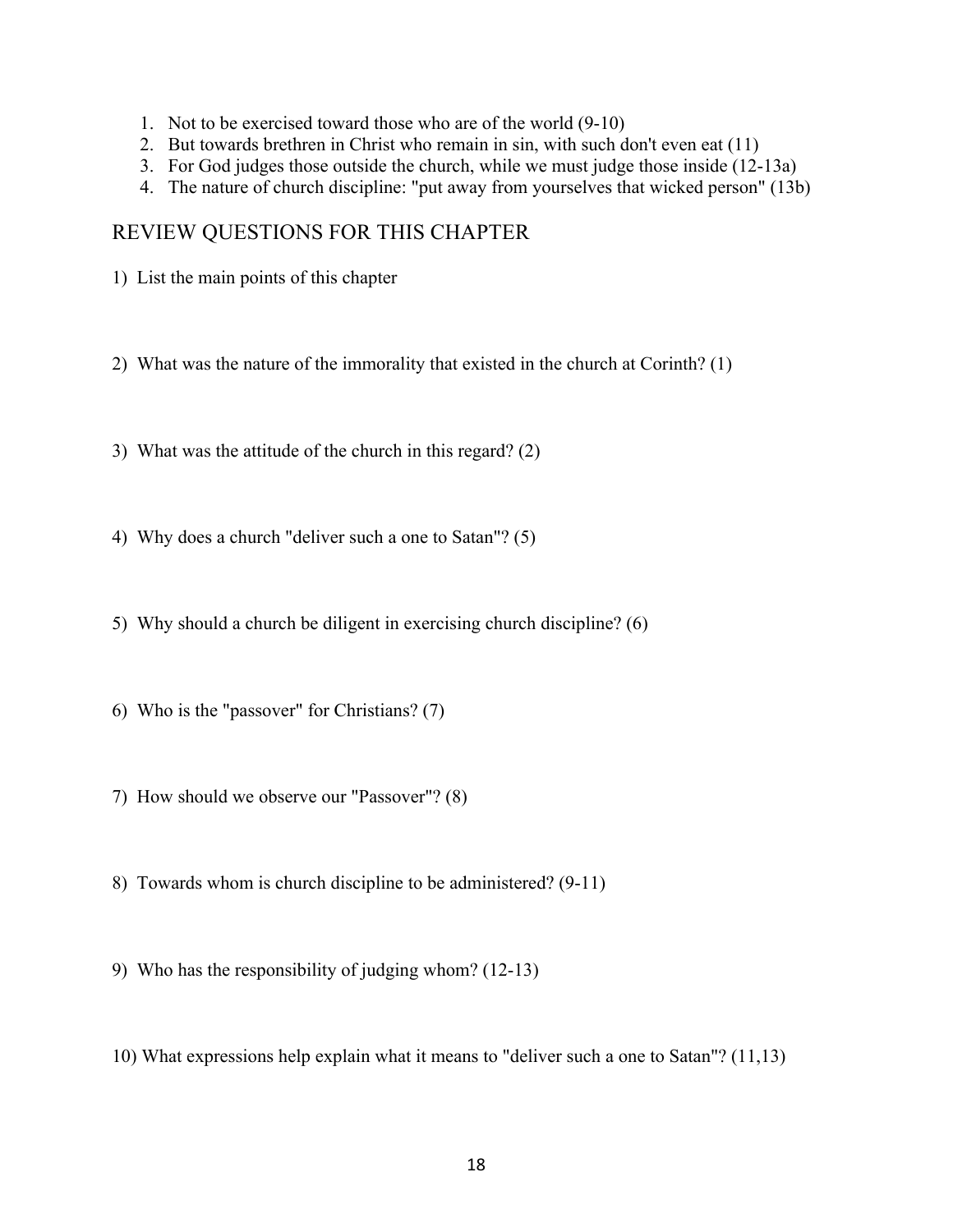# **Chapter Six**

# OBJECTIVES IN STUDYING THIS CHAPTER

- 1. 1) To see how brethren in Christ should settle their differences
- 2. 2) To be impressed with the power of the gospel to transform the lives of people
- 3. 3) To appreciate the proper use of our bodies in service to God

# SUMMARY

Having seen that the brethren at Corinth were often filled with strife, envy and divisions (3:3), and that Paul frequently describes them as being "puffed up" (4:6,18), it is not surprising that they were also guilty of the fault Paul deals with in this chapter: taking brethren to court before unbelievers. With an expression of shock and disbelief, he instructs them through a series of questions designed to help them see how absurd and wrong such a thing was (1-11).

The latter half of the chapter deals with what must have been a major problem in a city like Corinth: immorality. What might have been acceptable behavior with their bodies prior to becoming Christians is no longer acceptable, for even their bodies belong to the Lord, whose Spirit indwells them, and who will one day raise them from the dead by His own power. Therefore they should glorify God with their bodies (12-20).

### OUTLINE I. TAKING BRETHREN TO COURT (1-11)

## A. PAUL'S REBUKE OF THIS PRACTICE(1-6)

- 1. Dare they take their personal problems to be decided upon by the unrighteous? (1)
	- 1. When the saints will one day judge the world? (2)
	- 2. When the saints will one day judge angels? (3a)
	- 3. How much more should they be able to judge matters of this life! (3b)
- 2. More rebuke in the form of questions (4-5)
	- 1. Do they seek the advice of those least esteemed by the church to judge? (4)
	- 2. Don't they have even one wise man among them who could serve as judge? (5)
- 3. The shame of it all: brethren suing each other before unbelievers! (6)

B. CONCERNING LAWSUITS BETWEEN BRETHREN (7-11) 1. It is bad enough that they had lawsuits to begin with! (7-8)

- 1. It would be better to accept wrong and be defrauded (7)
- 2. But no, they found themselves doing wrong and defrauding their own brethren! (8)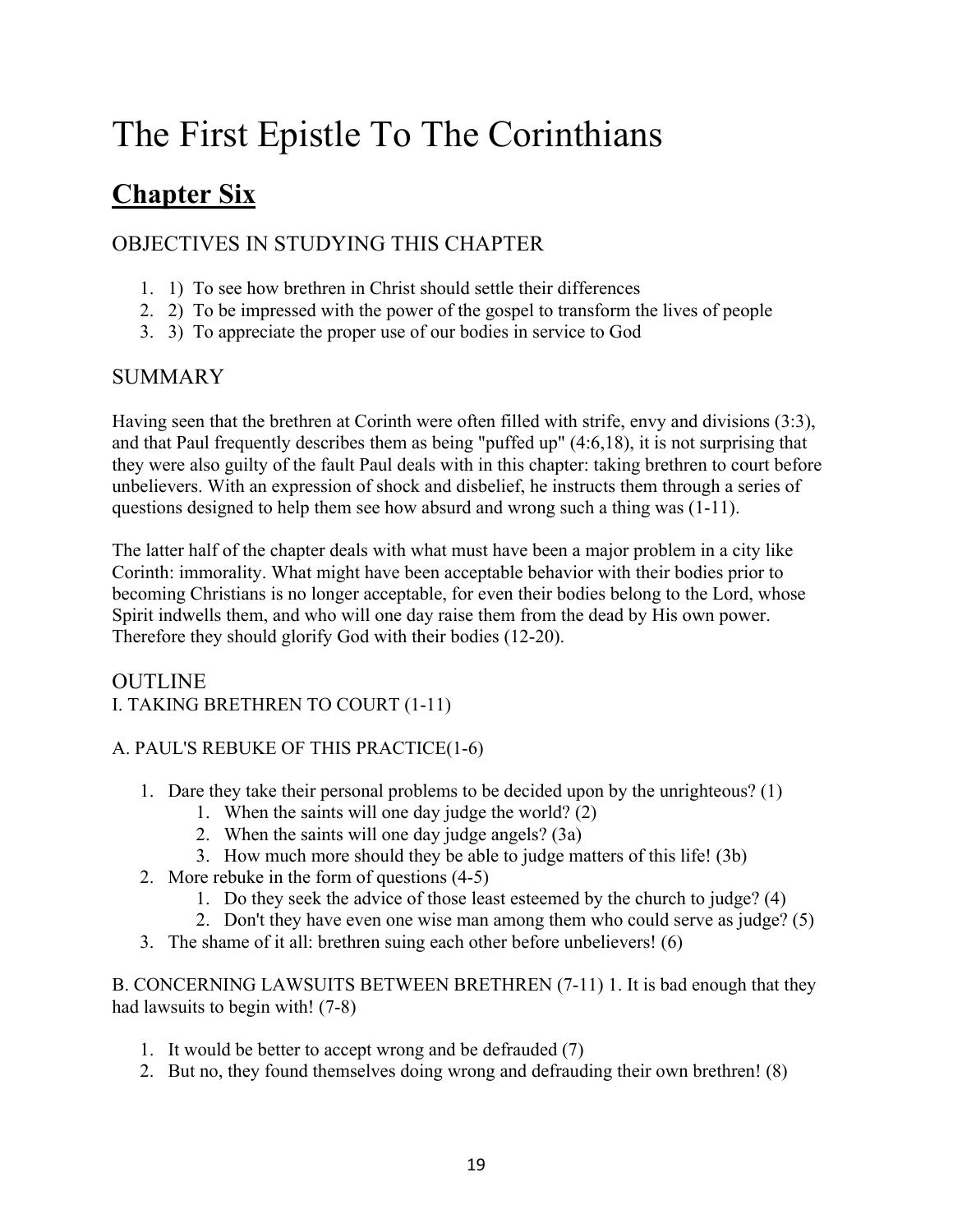- 2. A warning and a reminder (9-11)
	- 1. The unrighteous will not inherit the kingdom of God (9-10)
	- 2. They had been such, but had been washed, sanctified, and justified in the name of Jesus

and by the Spirit of God (11)

### II. GLORIFYING GOD WITH YOUR BODY (12-20)

### A. THE BODY IS FOR THE LORD (12-14)

- 1. What may be lawful may not be helpful, and should not overpower us (12)
- 2. The stomach may need food, but that need is only temporary (13a)
- 3. The body, which is not for sexual immorality but for the Lord, will be raised up by the power of God (13b-14)

#### B. OUR BODIES ARE TO BE MEMBERS OF CHRIST, NOT A HARLOT! (15-18)

- 1. Shall we take the members of Christ and make them one with a harlot? (15-16)
- 2. No, for we are to be one in spirit with the Lord (17)
- 3. Therefore, flee immorality which is a sin against your own bodies (18)

### C. THE BODY IS THE TEMPLE OF THE HOLY SPIRIT(19-20)

- 1. The body is a temple of the Holy Spirit who is from God, and is in it (19a)
- 2. You are not your own, you were bought at a price (19b-20a)
- 3. Therefore glory God in your body (20b)

## REVIEW QUESTIONS FOR THE CHAPTER

- 1) List the main points of this chapter
- 2) What was the nature of the problem being discussed in the first part of this chapter? (6)
- 3) What is Paul's solution to such a problem? (5)

4) What would have been better than displaying their differences before the eyes of the world? (7)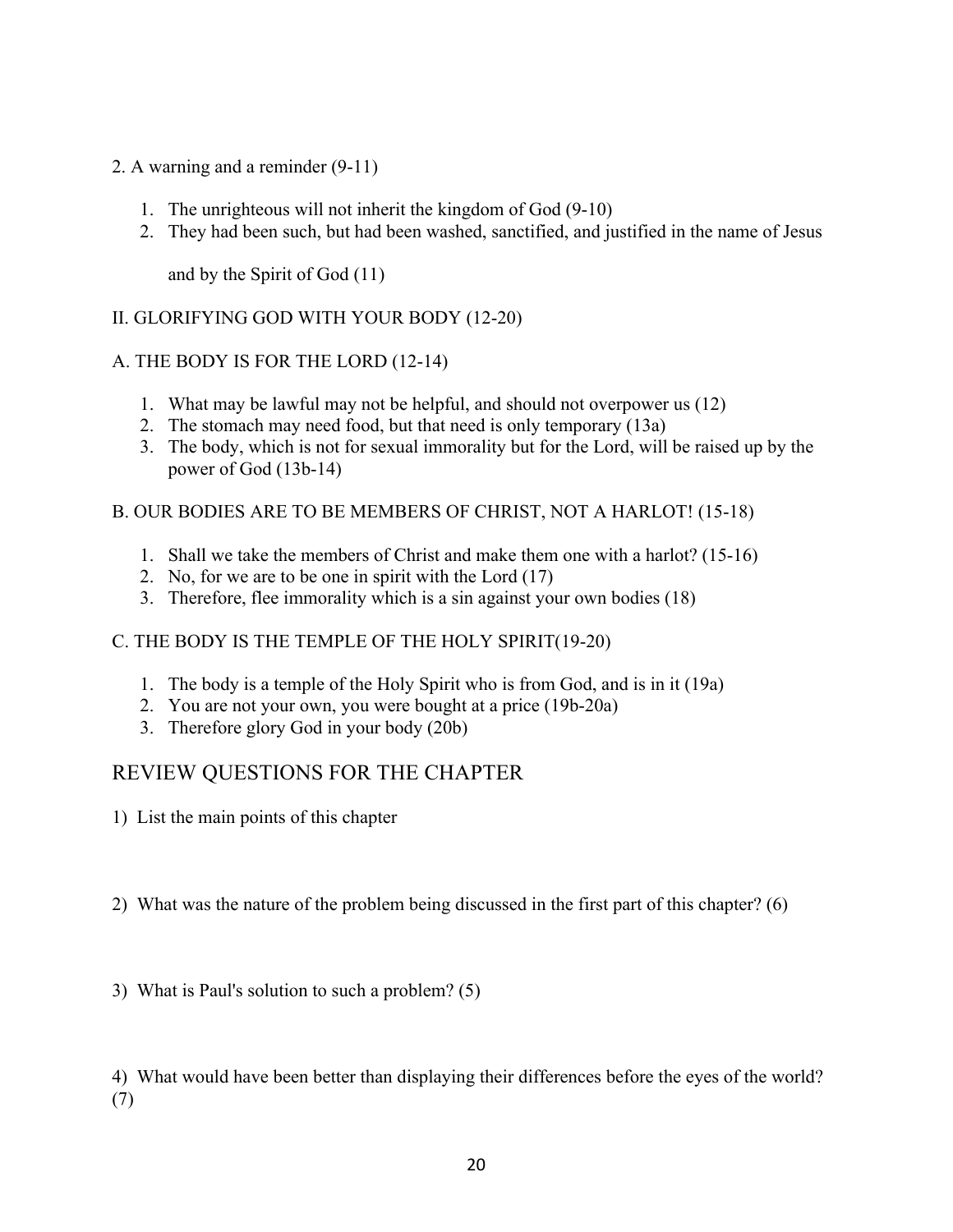5) What were some of the Corinthians before they became Christians? (9-11)

6) Though something may be lawful, what two other criteria does Paul mention which should govern our use of it? (12)

7) To whom does our bodies belong? (15)

8) What is the body of one who is a Christian? (19)

9) What then should we do with our bodies? Why? (20)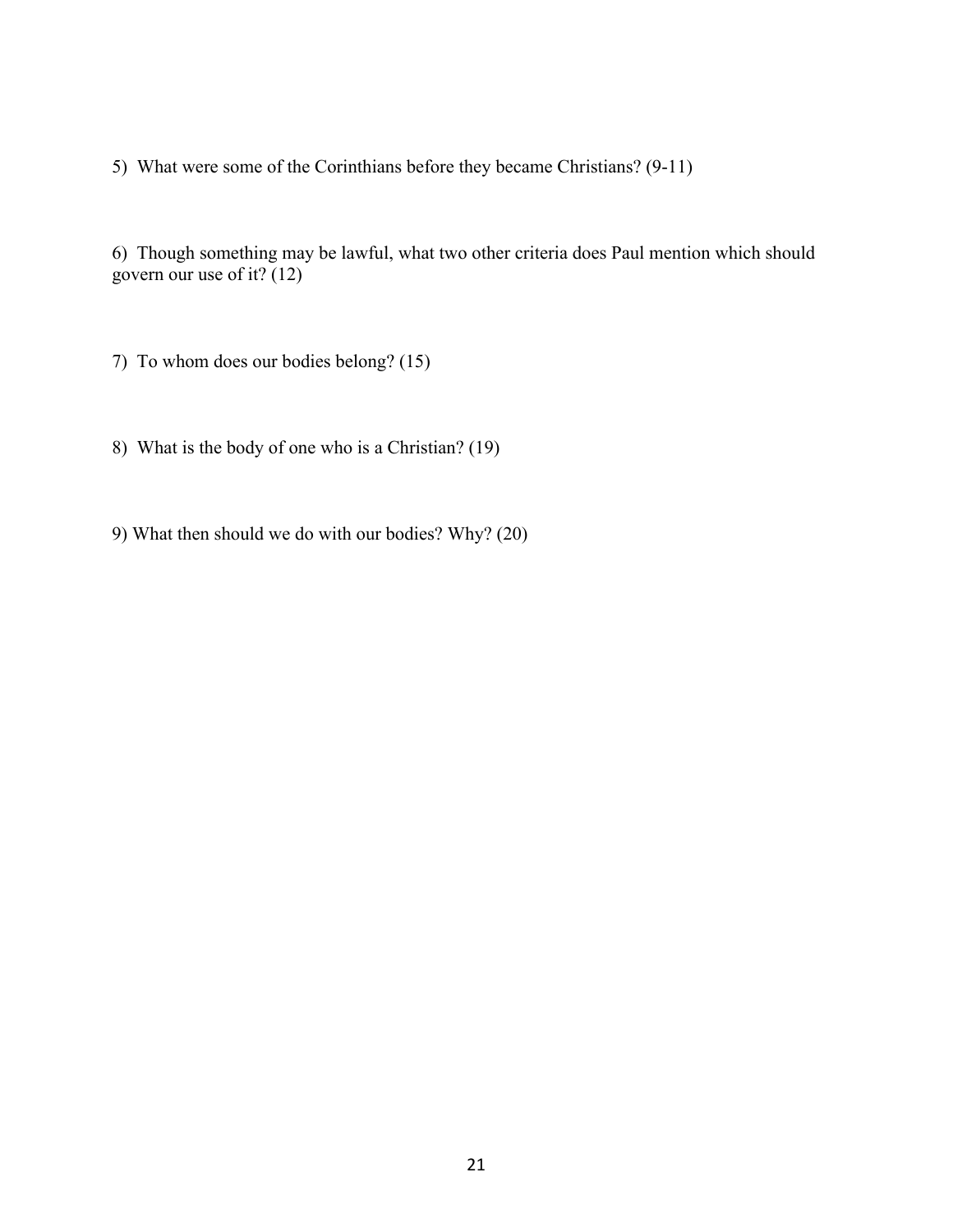# Chapter Seven

# OBJECTIVES IN STUDYING THIS CHAPTER

- 1. 1) To be impressed with basic principles governing marriage and the single life
- 2. 2) To see the importance of studying scripture in its proper context

# SUMMARY

At this point in Paul's letter, he begins to address those things about which the Corinthians had written to him (7:1). In this chapter he discusses matters relating to marriage and the single life. The first half deals with issues involving those married (1-24), and the last half covers those who are single (25-40).

It is important to notice that some of what Paul says is in light of the "present distress" being experienced by the Corinthians; also that much of what he says is clearly identified as his personal judgment, not necessarily the commandments of the Lord. In such cases, it is not a matter of right versus wrong, but good versus better.

### OUTLINE I. INSTRUCTIONS CONCERNING THOSE MARRIED (1-24)

## A. IN GENERAL (1-9)

- 1. It is good to marry to avoid sexual immorality (1-2)
- 2. Proper attitudes to govern the marriage relationship (3-4)
- 3. Abstinence appropriate for short times devoted to fasting and prayer (5-6)
- 4. Living the single life with self-control a gift from God, so unmarried and widows should

marry if they cannot exercise self-control (7-9)

### B. IN REGARDS TO DIVORCE (10-16)

- 1. As commanded by the Lord (10-11)
	- 1. A wife is not to depart from her husband; if she does, let her remain unmarried or else be reconciled (10-11a)
	- 2. A husband is not to divorce his wife (11b)
- 2. As instructed by Paul (12-16)
	- 1. Christians are not to divorce their unbelieving spouses (12-13)
	- 2. Because of the "sanctifying influence" the believer can have on the family (14)
	- 3. If the unbeliever departs, the believer is not under bondage, let the unbeliever depart (15)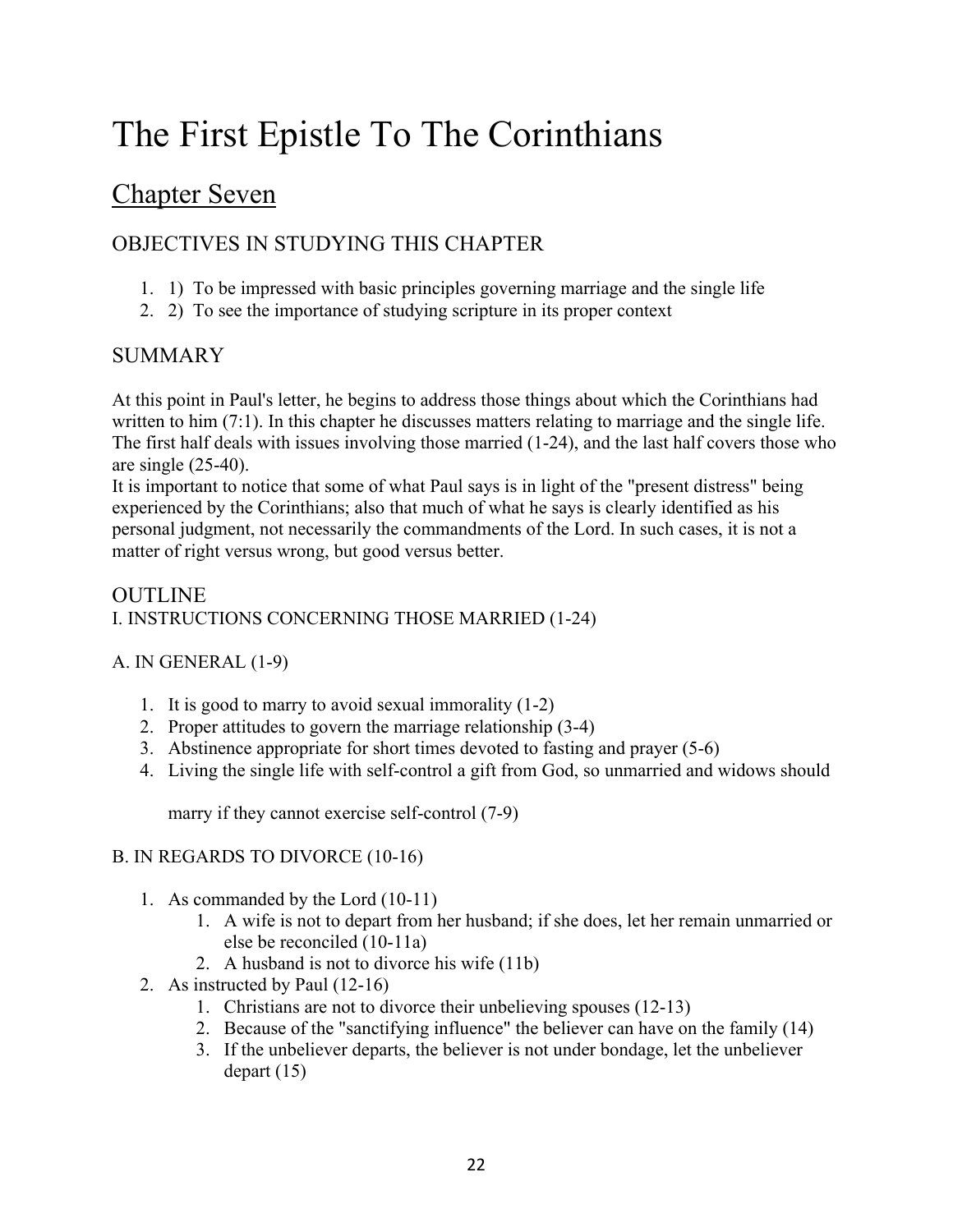- 4. These instructions given in view of the possibility of the believer being able to save the unbelieving spouse (16)
- C. PRINCIPLES GOVERNING PAUL'S INSTRUCTIONS (17-24)
	- 1. As the Lord has called each one, so let him walk (17)
	- 2. The example of circumcision versus uncircumcision, where keeping the commandments of God is what is important (18-20)
	- 3. The example of being a slave versus being free, where one might improve their condition if it

is possible and profitable (19-24)

### II. INSTRUCTIONS CONCERNING THOSE SINGLE (25-40)

### A. FOR THOSE WHO ARE VIRGINS (25-38)

- 1. Paul gives his personal judgment in light of the "present distress": remain as you are (25- 26)
- 2. Of course if you are married, remain so; but those who are single would be spared much trouble in the flesh in light of what is to come (27-31)
- 3. Remaining unmarried enables them to serve the Lord without distraction, and be totally devoted to Him (32-35)
- 4. If it is necessary, the single may marry (36)
- 5. The choice is not between good and bad, but between good and better (37-38)

### B. FOR THOSE WHO ARE WIDOWS (39-40)

- 1. They are free to marry, but only "in the Lord" (39)
- 2. Though Paul's personal judgment is that such a one will be happier to remain single, which is

also the advice (though not demanded) of the Spirit of God (40)

# REVIEW QUESTIONS FOR THE CHAPTER

- 1) List the main points of this chapter
- 2) What are Paul's instructions to married Christians? (3-5,10-11)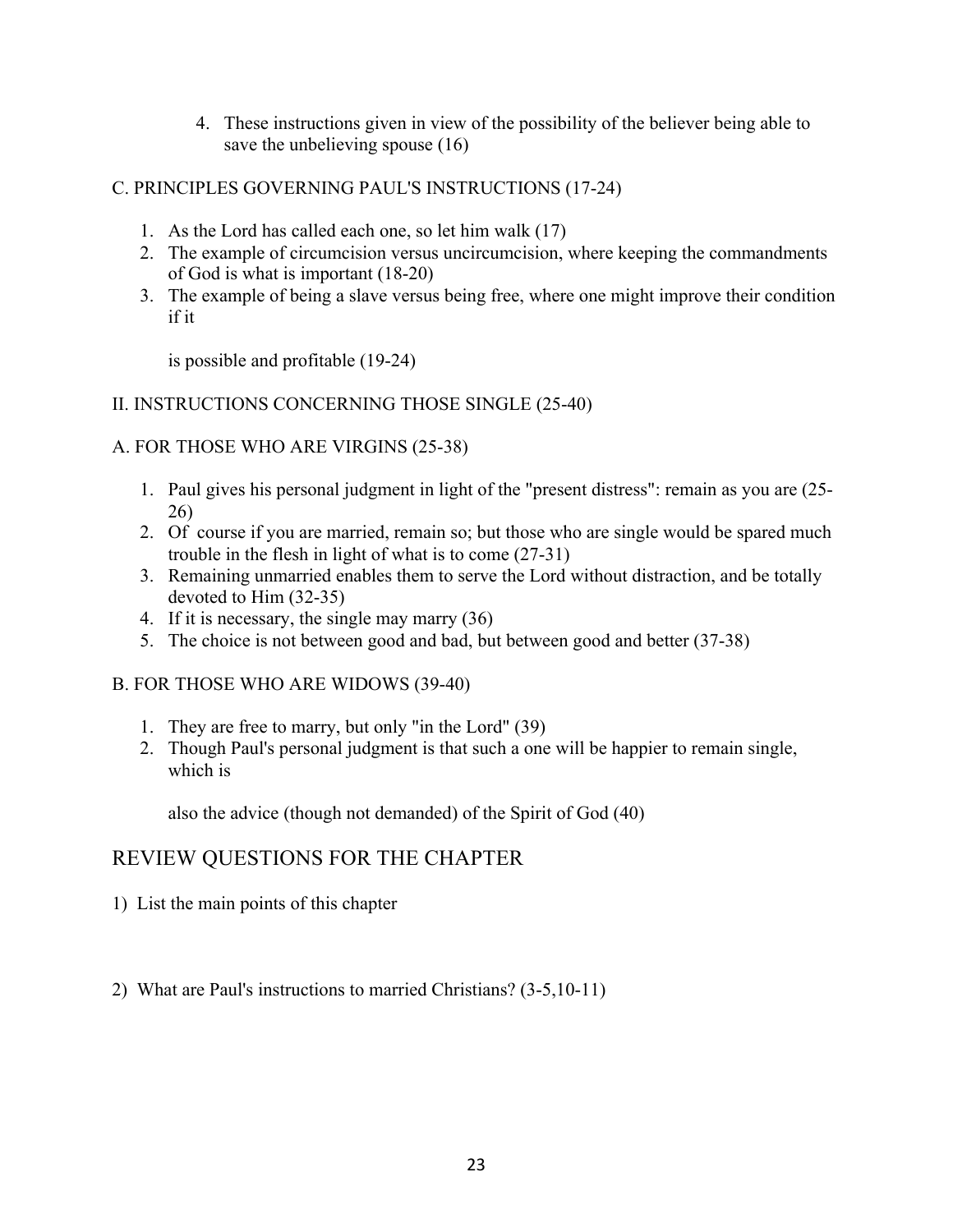- 3) What does he advise those who are unmarried and widows? (8-9,25-40)
- 4) What does he tell Christians married to unbelievers? (12-16)
- 5) What underlying principle is governing Paul's instructions in this chapter? (17-24)
- 6) What advantage do the single have over the married? (32-35)
- 7) What restriction does Paul place on widows who desire to remarry? (39)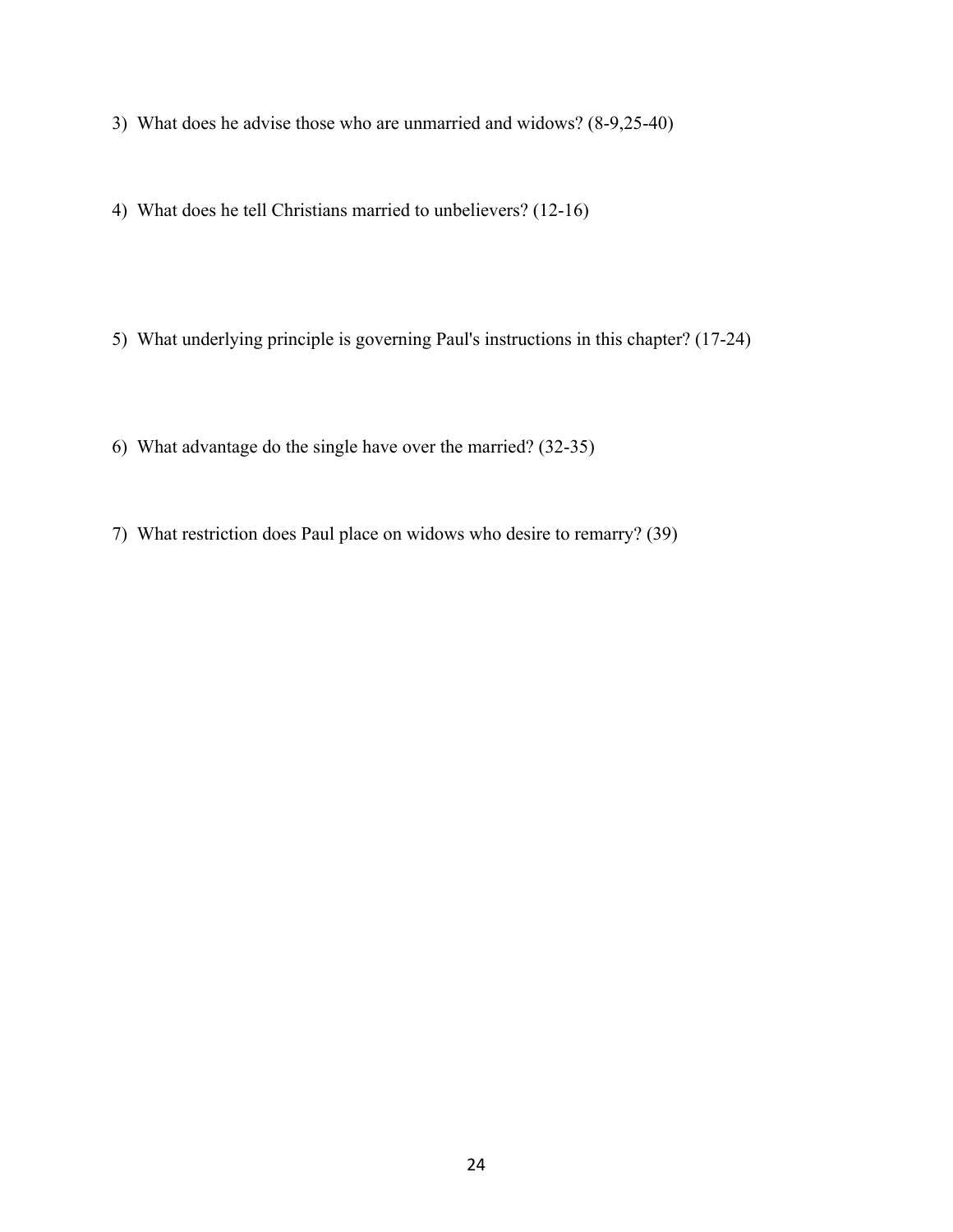# **Chapter Eight**

# OBJECTIVES IN STUDYING THIS CHAPTER

- 1. 1) To see the relationship between knowledge and love
- 2. 2) To understand how we might misuse the liberty we have in Christ
- 3. 3) To realize the responsibility we have to our brethren who may be weak or lacking in knowledge

## SUMMARY

In this chapter and the two to follow, Paul addresses the matter of Christians eating things that had been sacrificed to idols. Though in the tenth chapter he will conclude with specific warnings concerning this issue (10:18-33), he begins by arguing on the basis of the supremacy of love over knowledge (1-3). While concurring that some might have correct knowledge about God and idols, he points out that all might not, and it would be very easy by an abuse of "liberty" to cause those with weak consciences to stumble (4-10). Such would be a serious offense, even against Christ, prompting Paul to say how far he would go to avoid causing a brother to stumble (11-13).

## OUTLINE

- I. KNOWLEDGE, LOVE, AND EATING THINGS OFFERED TO IDOLS (1-6)
	- 1. THE SUPREMACY OF LOVE OVER KNOWLEDGE (1-3)
		- 1. Knowledge puffs up, while love edifies (1)
		- 2. Knowledge can lead one to think he knows more than he really does (2)
		- 3. While he who loves God is known by Him (3)
	- 2. KNOWLEDGE IN RELATION TO THINGS OFFERED TO IDOLS(4-6)
		- 1. Knowledge concurs an idol is nothing, and there is only one God and one Lord  $(4-6a)$
		- 2. For Christians that means the Father, and Jesus Christ (6b)

# II. APPLYING LOVE TOWARD THOSE WHOSE CONSCIENCES ARE WEAK (8-13)

- 1. NOT ALL HAVE CORRECT KNOWLEDGE, OR STRONG CONSCIENCES (7)
	- 1. Some eat things that were offered to idols with consciousness of the idol (7a)
	- 2. In so doing, they defile their weak consciences (7b)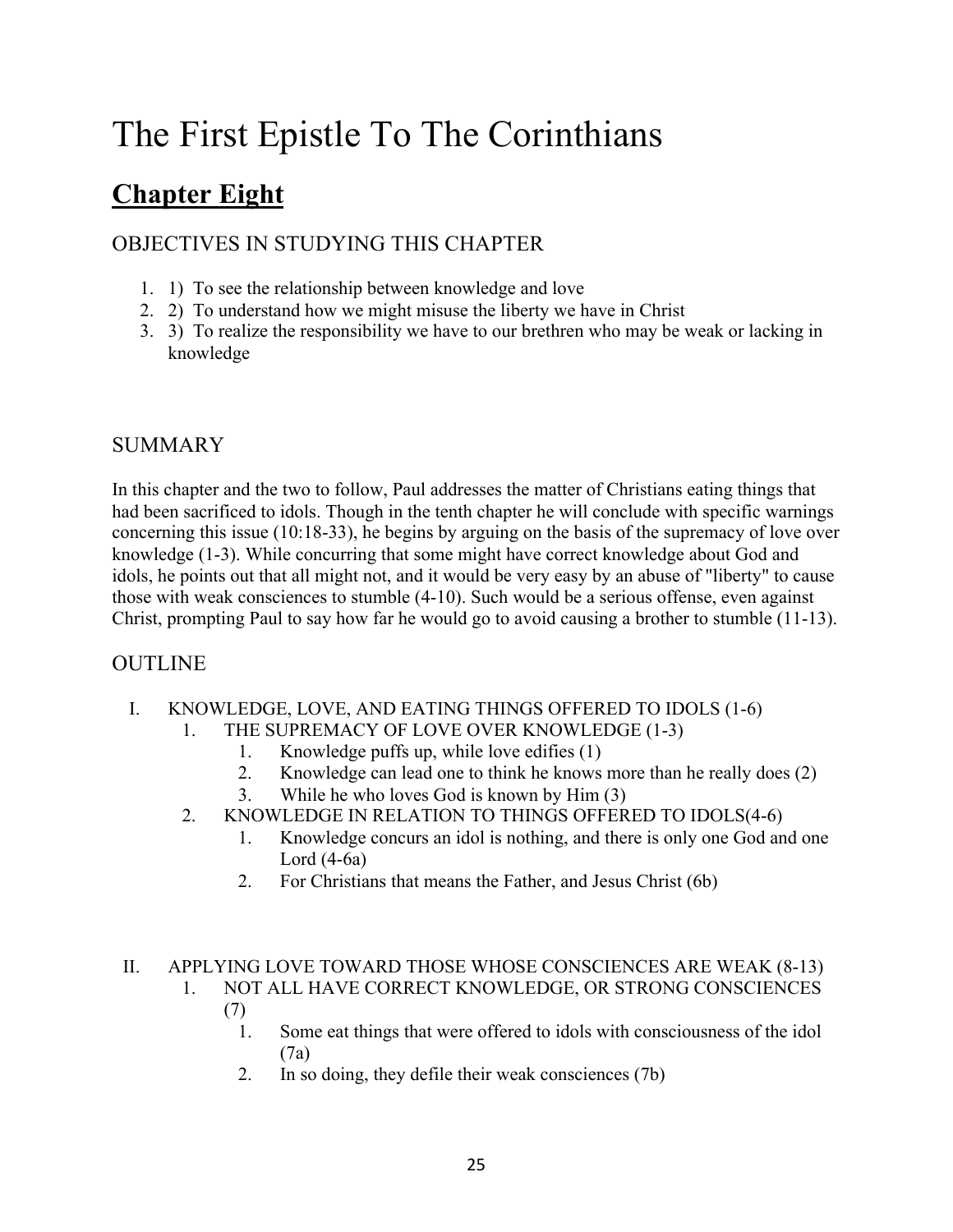- 2. DO NOT LET THE INCONSEQUENTIAL BECOME A STUMBLING BLOCK  $(8-9)$ 
	- 1. Food or the lack of it does not effect our relationship with God (8)
	- 2. If not careful, our liberty concerning food can become a stumblingblock to others (9)

C. ABUSE OF KNOWLEDGE AND LIBERTY CAN LEAD TO SIN AGAINST CHRIST! (10- 12)

1. Through improper exercise of knowledge and liberty, our example might encourage others

to violate their weak conscience (10)

2. Through improper exercise of knowledge and liberty, we may cause others to perish, which

is a sin against Christ! (11-12)

D. PAUL'S OWN APPLICATION (13)

- 1. If food makes his brother to stumble, he will never again eat meat (13a)
- 2. Lest he make his brother stumble (13b)

# REVIEW QUESTIONS FOR THE CHAPTER

- 1) List the main points of this chapter
- 2) What is the danger of knowledge? (1)
- 3) What is the power of love? (1)
- 4) What attribute is important in regards to knowledge? (2)